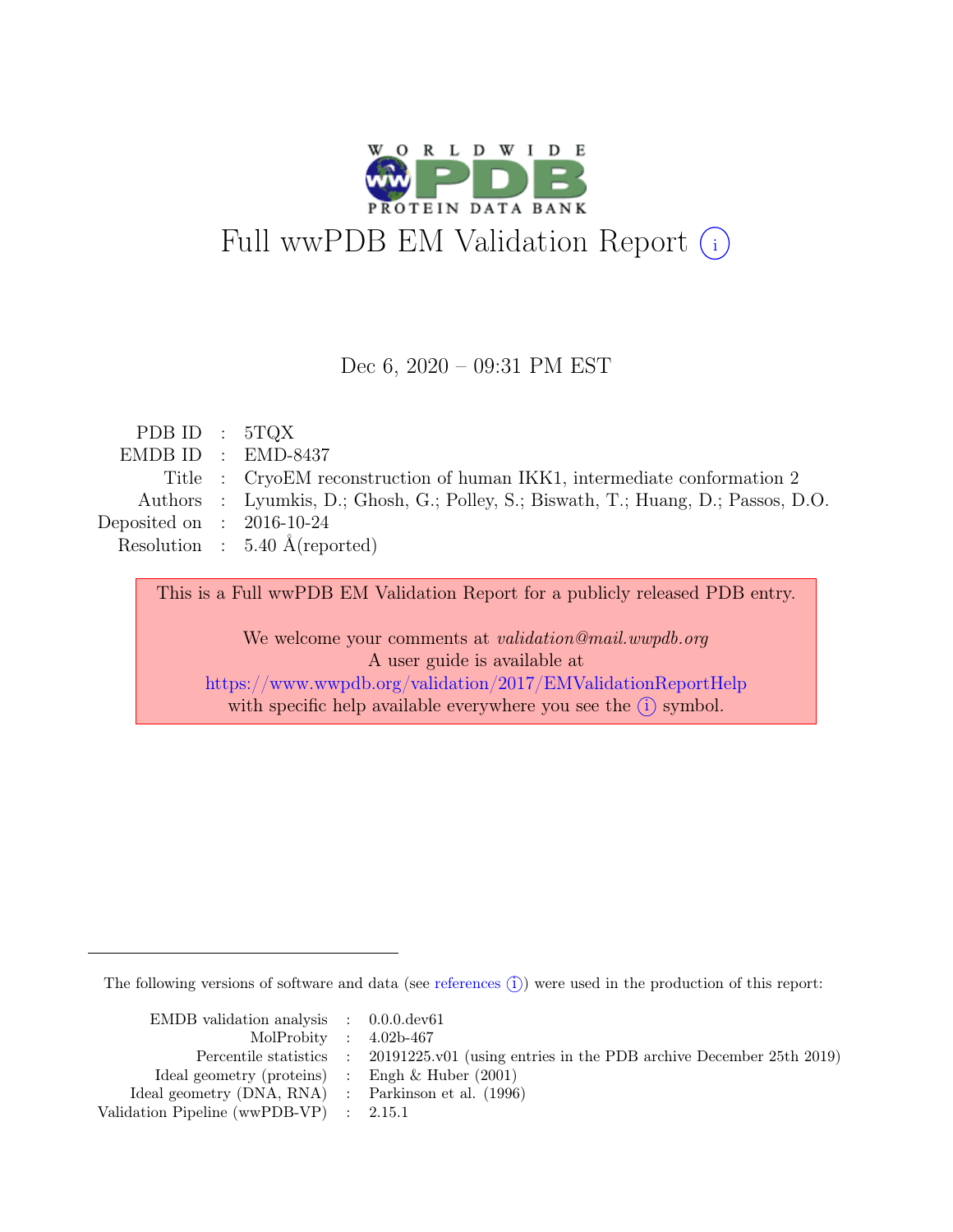# 1 Overall quality at a glance  $(i)$

The following experimental techniques were used to determine the structure: ELECTRON MICROSCOPY

The reported resolution of this entry is 5.40 Å.

Percentile scores (ranging between 0-100) for global validation metrics of the entry are shown in the following graphic. The table shows the number of entries on which the scores are based.



| Metric                | Whole archive | <b>EM</b> structures |
|-----------------------|---------------|----------------------|
|                       | $(\#Entries)$ | $(\#Entries)$        |
| Clashscore            | 158937        | 4297                 |
| Ramachandran outliers | 154571        | 4023                 |
| Sidechain outliers    | 154315        | 3826                 |

The table below summarises the geometric issues observed across the polymeric chains and their fit to the map. The red, orange, yellow and green segments of the bar indicate the fraction of residues that contain outliers for  $\geq$ =3, 2, 1 and 0 types of geometric quality criteria respectively. A grey segment represents the fraction of residues that are not modelled. The numeric value for each fraction is indicated below the corresponding segment, with a dot representing fractions  $\epsilon = 5\%$ The upper red bar (where present) indicates the fraction of residues that have poor fit to the EM map (all-atom inclusion  $\langle 40\% \rangle$ ). The numeric value is given above the bar.

| Chain | Length | Quality of chain |     |     |
|-------|--------|------------------|-----|-----|
|       | 655    | 11%<br>67%       | 18% | 14% |
|       | 655    | $10\%$<br>67%    | 19% | 14% |

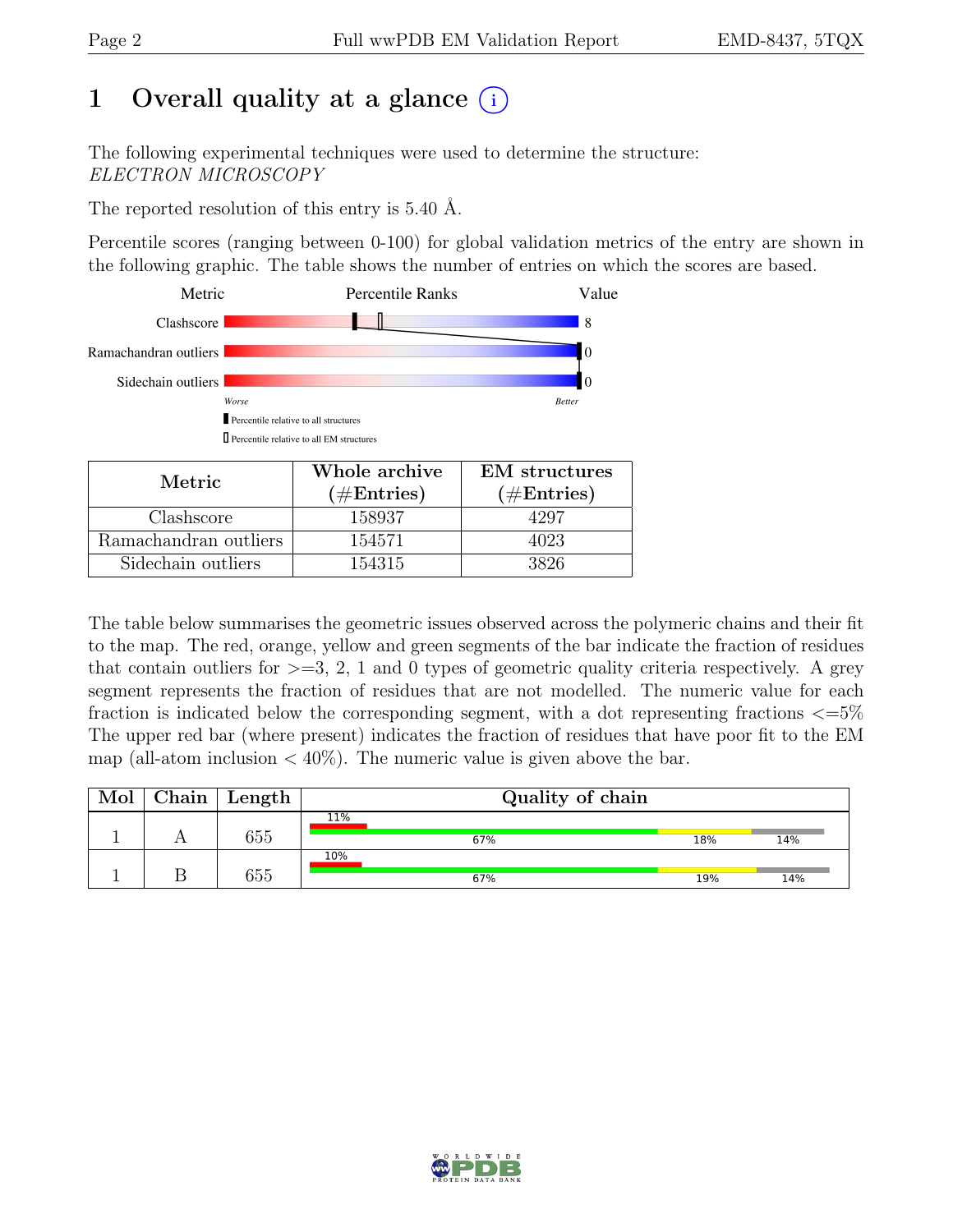# 2 Entry composition (i)

There is only 1 type of molecule in this entry. The entry contains 9154 atoms, of which 0 are hydrogens and 0 are deuteriums.

In the tables below, the AltConf column contains the number of residues with at least one atom in alternate conformation and the Trace column contains the number of residues modelled with at most 2 atoms.

• Molecule 1 is a protein called Inhibitor of nuclear factor kappa-B kinase subunit alpha.

| Mol | $\alpha$ Chain   Residues |      |                                       | <b>Atoms</b> |                          | $\mathrm{AltConf} \mid \mathrm{Trace}$ |  |
|-----|---------------------------|------|---------------------------------------|--------------|--------------------------|----------------------------------------|--|
|     | 563                       |      | Total C N O S<br>4577 2924 794 826 33 |              |                          |                                        |  |
|     | 563                       | 4577 | Total C N<br>2924                     |              | $\bigcirc$<br>794 826 33 |                                        |  |

| Chain | Residue | Modelled   | Actual     | Comment             | Reference         |
|-------|---------|------------|------------|---------------------|-------------------|
| A     | 6       | ASP        |            | expression tag      | <b>UNP 015111</b> |
| A     | 7       | <b>PRO</b> |            | expression tag      | <b>UNP 015111</b> |
| A     | 8       | GLU        |            | expression tag      | UNP 015111        |
| A     | 9       | PHE        |            | expression tag      | <b>UNP 015111</b> |
| A     | 176     | <b>GLU</b> | <b>SER</b> | engineered mutation | <b>UNP 015111</b> |
| A     | 180     | <b>GLU</b> | <b>SER</b> | engineered mutation | <b>UNP 015111</b> |
| А     | 268     | ILE        | VAL        | variant             | <b>UNP 015111</b> |
| B     | 6       | ASP        |            | expression tag      | <b>UNP 015111</b> |
| B     | 7       | <b>PRO</b> |            | expression tag      | <b>UNP 015111</b> |
| B     | 8       | <b>GLU</b> |            | expression tag      | <b>UNP 015111</b> |
| B     | 9       | <b>PHE</b> |            | expression tag      | <b>UNP 015111</b> |
| B     | 176     | <b>GLU</b> | <b>SER</b> | engineered mutation | <b>UNP 015111</b> |
| B     | 180     | GLU        | <b>SER</b> | engineered mutation | <b>UNP 015111</b> |
| B     | 268     | ILE        | VAL        | variant             | UNP 015111        |

There are 14 discrepancies between the modelled and reference sequences:

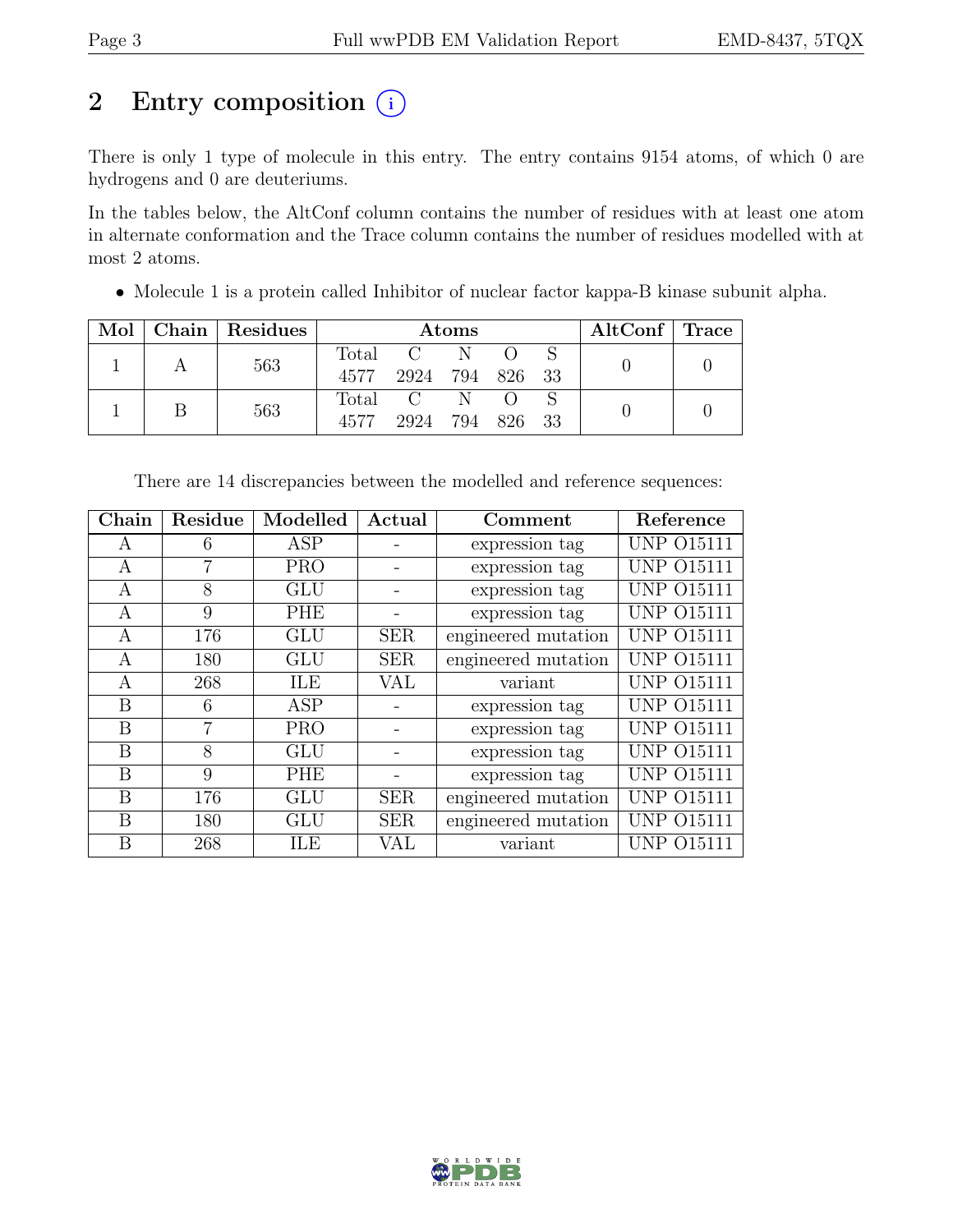# <span id="page-3-0"></span>3 Residue-property plots  $(i)$

These plots are drawn for all protein, RNA, DNA and oligosaccharide chains in the entry. The first graphic for a chain summarises the proportions of the various outlier classes displayed in the second graphic. The second graphic shows the sequence view annotated by issues in geometry and atom inclusion in map density. Residues are color-coded according to the number of geometric quality criteria for which they contain at least one outlier: green  $= 0$ , yellow  $= 1$ , orange  $= 2$ and red = 3 or more. A red diamond above a residue indicates a poor fit to the EM map for this residue (all-atom inclusion  $\langle 40\% \rangle$ ). Stretches of 2 or more consecutive residues without any outlier are shown as a green connector. Residues present in the sample, but not in the model, are shown in grey.

• Molecule 1: Inhibitor of nuclear factor kappa-B kinase subunit alpha



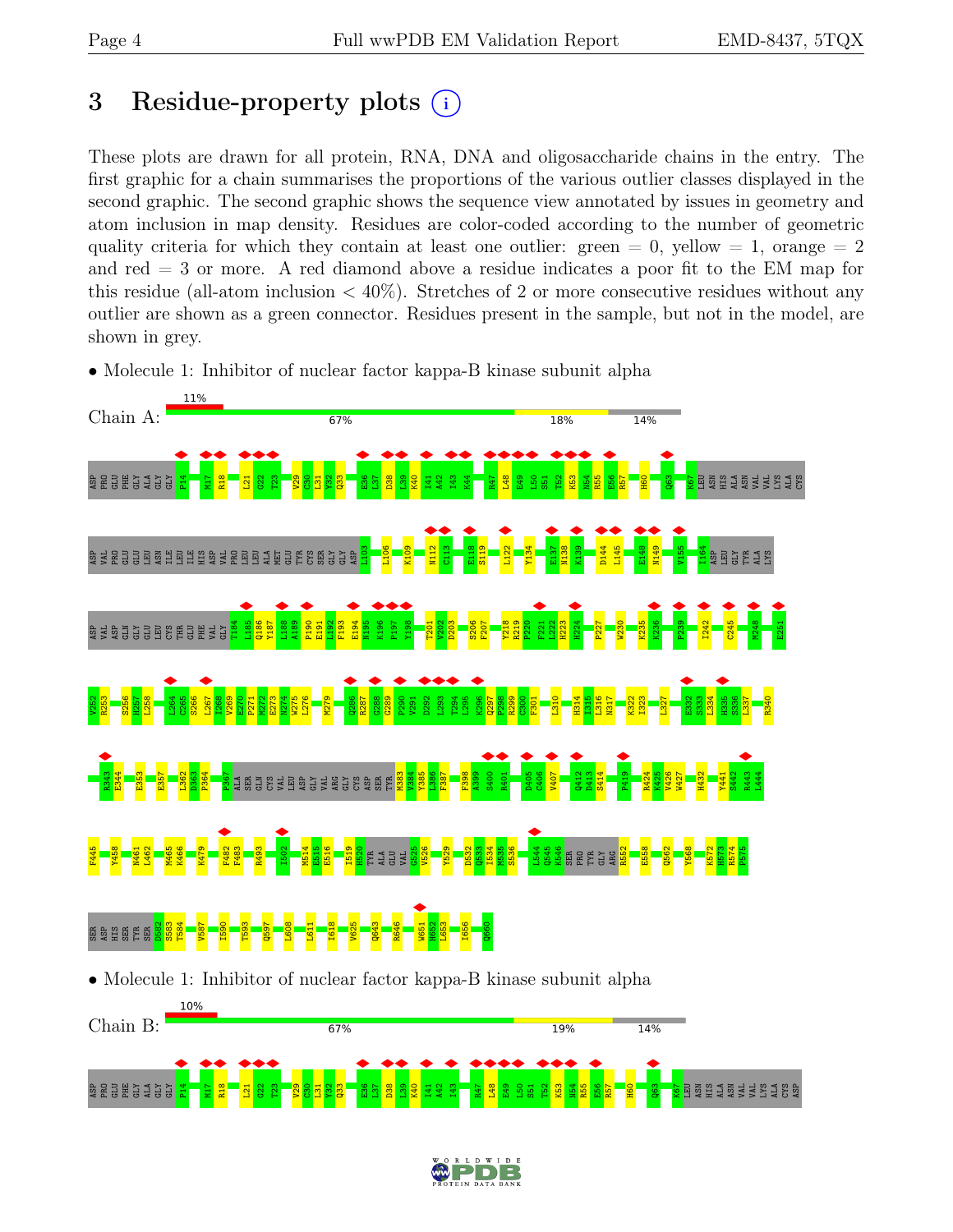

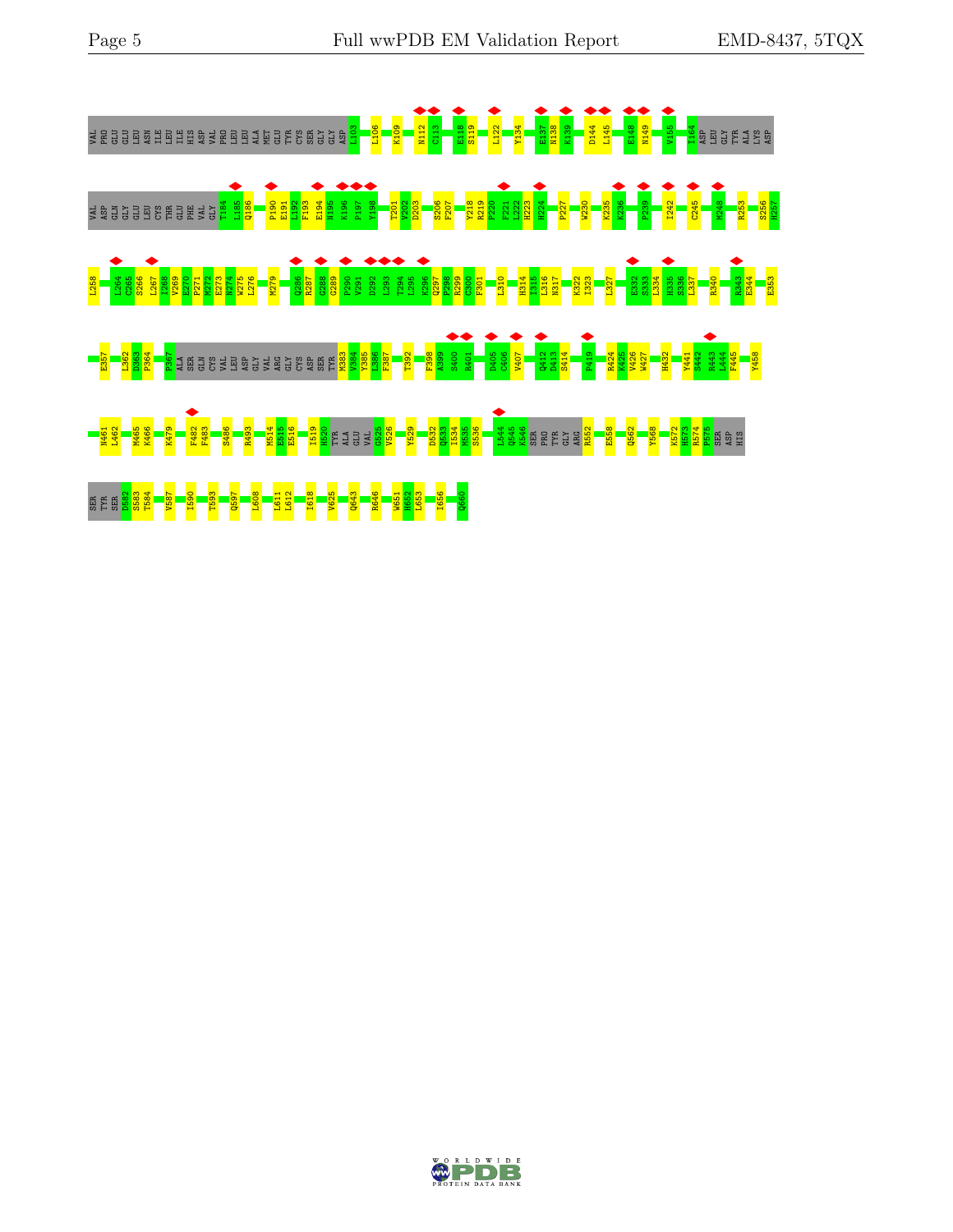# 4 Experimental information  $\bigcirc$

| Property                           | Value                                  | <b>Source</b> |
|------------------------------------|----------------------------------------|---------------|
| EM reconstruction method           | <b>SINGLE PARTICLE</b>                 | Depositor     |
| Imposed symmetry                   | POINT, C <sub>2</sub>                  | Depositor     |
| Number of particles used           | 30540                                  | Depositor     |
| Resolution determination method    | FSC 0.143 CUT-OFF                      | Depositor     |
| CTF correction method              | PHASE FLIPPING AND<br>AMPLITUDE        | Depositor     |
|                                    | CORRECTION; within Relion and Frealign |               |
| Microscope                         | FEI TITAN KRIOS                        | Depositor     |
| Voltage (kV)                       | 300                                    | Depositor     |
| Electron dose $(e^-/\text{\AA}^2)$ | 40                                     | Depositor     |
| Minimum defocus (nm)               | 1100                                   | Depositor     |
| Maximum defocus (nm)               | 5200                                   | Depositor     |
| Magnification                      | 38167                                  | Depositor     |
| Image detector                     | GATAN K2 SUMMIT (4k x 4k)              | Depositor     |
| Maximum map value                  | 0.174                                  | Depositor     |
| Minimum map value                  | $-0.086$                               | Depositor     |
| Average map value                  | 0.000                                  | Depositor     |
| Map value standard deviation       | 0.009                                  | Depositor     |
| Recommended contour level          | 0.045                                  | Depositor     |
| Map size $(A)$                     | 251.51999, 251.51999, 251.51999        | wwPDB         |
| Map dimensions                     | 192, 192, 192                          | wwPDB         |
| Map angles $(°)$                   | 90.0, 90.0, 90.0                       | wwPDB         |
| Pixel spacing $(A)$                | 1.31, 1.31, 1.31                       | Depositor     |

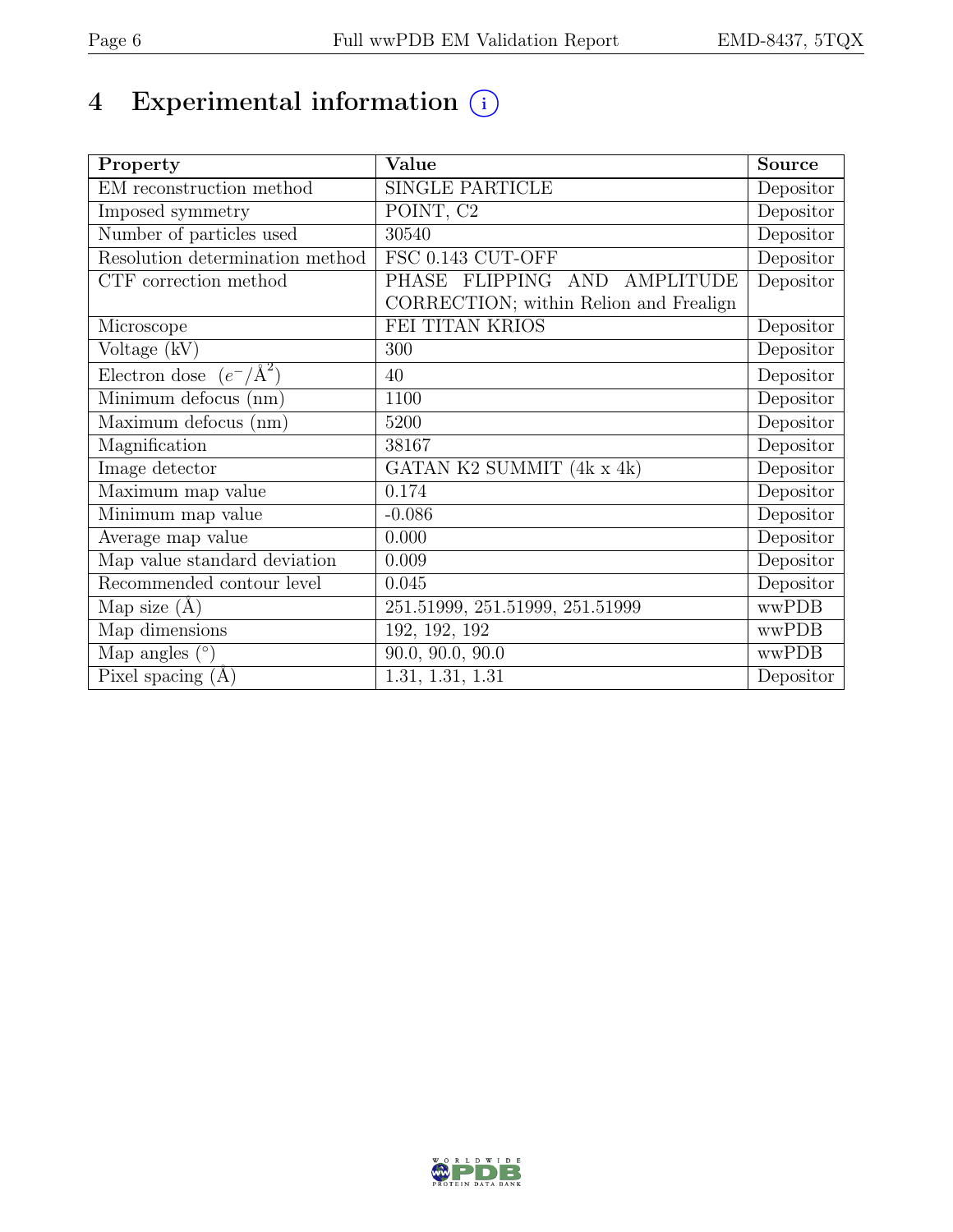# 5 Model quality  $(i)$

# 5.1 Standard geometry  $(i)$

The Z score for a bond length (or angle) is the number of standard deviations the observed value is removed from the expected value. A bond length (or angle) with  $|Z| > 5$  is considered an outlier worth inspection. RMSZ is the root-mean-square of all Z scores of the bond lengths (or angles).

| Mol | Chain |             | Bond lengths | Bond angles |             |
|-----|-------|-------------|--------------|-------------|-------------|
|     |       | <b>RMSZ</b> | $\# Z  > 5$  | RMSZ        | # $ Z  > 5$ |
|     |       | 0.32        | 0/4663       | 0.50        | 0/6266      |
|     | В     | 0.32        | 0/4663       | 0.50        | 0/6266      |
| All | All   | 0.32        | /9326        | 0.50        | 12532       |

There are no bond length outliers.

There are no bond angle outliers.

There are no chirality outliers.

There are no planarity outliers.

### 5.2 Too-close contacts  $(i)$

In the following table, the Non-H and H(model) columns list the number of non-hydrogen atoms and hydrogen atoms in the chain respectively. The H(added) column lists the number of hydrogen atoms added and optimized by MolProbity. The Clashes column lists the number of clashes within the asymmetric unit, whereas Symm-Clashes lists symmetry-related clashes.

| Mol |      | Chain   Non-H   $H (model)$   $H (added)$ |      |     | Clashes   Symm-Clashes |
|-----|------|-------------------------------------------|------|-----|------------------------|
|     |      |                                           | 4691 |     |                        |
|     |      |                                           | 4691 |     |                        |
|     | 9154 |                                           | 2382 | 154 |                        |

The all-atom clashscore is defined as the number of clashes found per 1000 atoms (including hydrogen atoms). The all-atom clashscore for this structure is 8.

All (154) close contacts within the same asymmetric unit are listed below, sorted by their clash magnitude.

| Atom-1           | Atom-2              | Interatomic<br>distance $(A)$ | Clash<br>overlap $(A)$ |  |
|------------------|---------------------|-------------------------------|------------------------|--|
| 1: B:568: TYR:O  | 1: B: 572: LYS: HB2 | - 79                          | ) 90                   |  |
| 1: A:568: TYR: O | 1: A:572: LYS:HB2   | - 79                          |                        |  |

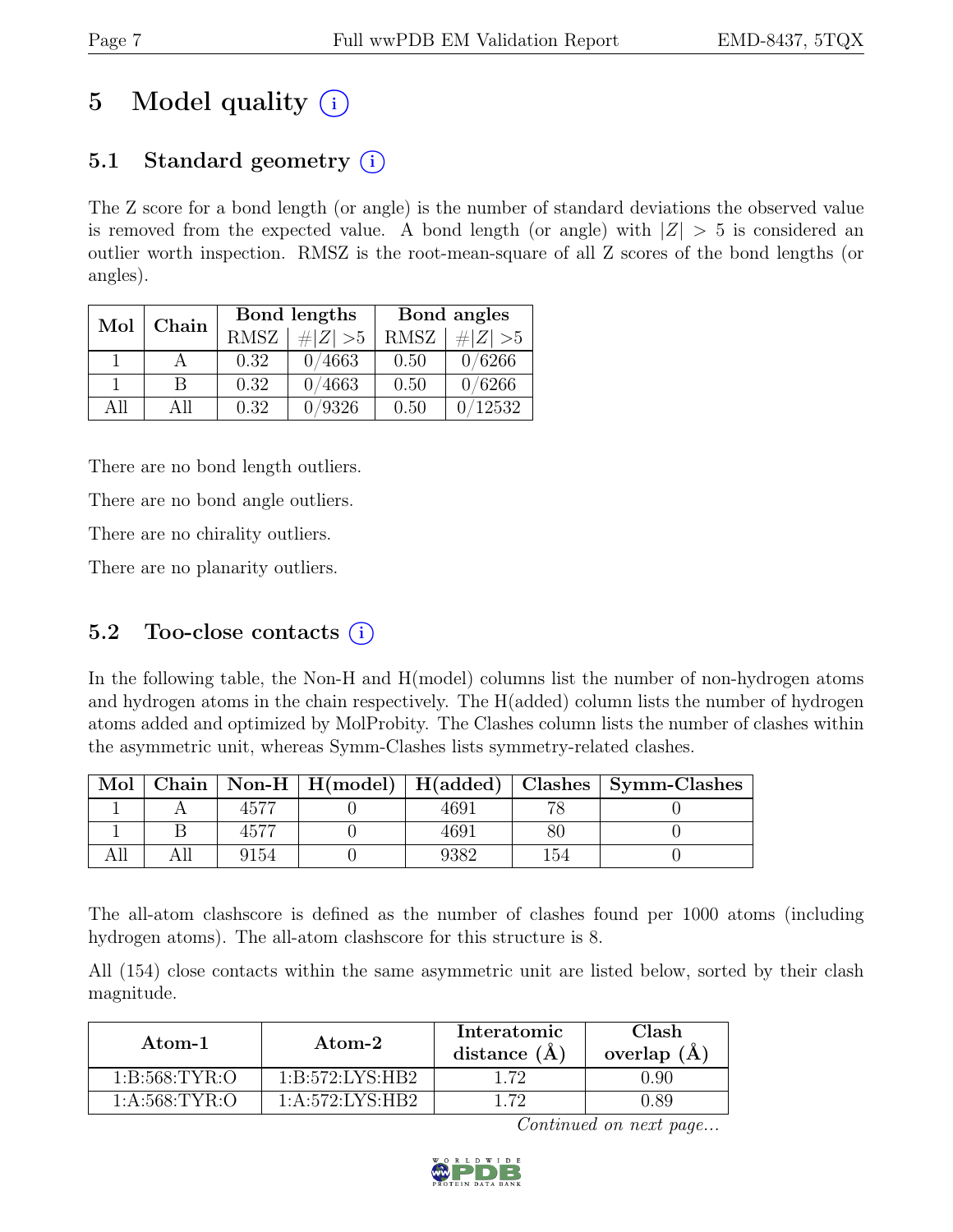| EMD-8437, 5TQX |  |  |  |
|----------------|--|--|--|
|----------------|--|--|--|

| Continueu from pretious page |                     | Interatomic       | Clash         |
|------------------------------|---------------------|-------------------|---------------|
| Atom-1                       | Atom-2              | distance $(\AA)$  | overlap $(A)$ |
| 1: A:53: LYS:O               | 1:A:57:ARG:HB2      | 1.88              | 0.74          |
| 1: B: 53: LYS: O             | 1: B:57: ARG: HB2   | 1.88              | 0.73          |
| 1:A:258:LEU:HD12             | 1:A:269:VAL:HG13    | 1.73              | 0.71          |
| 1:B:258:LEU:HD12             | 1:B:269:VAL:HG13    | 1.73              | 0.70          |
| 1:B:33:GLN:HE21              | 1:B:38:ASP:HA       | 1.60              | 0.66          |
| 1:A:203:ASP:O                | 1:A:207:PHE:HB3     | 1.96              | 0.66          |
| 1:B:203:ASP:O                | 1:B:207:PHE:HB3     | $\overline{1.96}$ | 0.66          |
| 1:A:33:GLN:HE21              | 1: A: 38: ASP: HA   | 1.60              | 0.64          |
| 1:B:322:LYS:NZ               | 1:B:398:PHE:O       | 2.33              | 0.62          |
| 1:A:493:ARG:HG2              | 1: B:651:TRP:HE3    | 1.65              | 0.62          |
| 1:A:334:LEU:HB2              | 1:A:364:PRO:HA      | 1.82              | 0.61          |
| 1:B:48:LEU:O                 | 1: B: 55: ARG: NH2  | 2.34              | 0.60          |
| 1:B:334:LEU:HB2              | 1:B:364:PRO:HA      | 1.82              | 0.60          |
| 1:A:48:LEU:O                 | 1:A:55:ARG:NH2      | 2.34              | 0.60          |
| 1:A:483:PHE:HZ               | 1:A:514:MET:HB3     | 1.67              | 0.60          |
| 1:A:144:ASP:O                | 1:A:149:ASN:ND2     | 2.35              | 0.60          |
| 1:A:465:MET:HB3              | 1:A:625:VAL:HG11    | 1.84              | 0.59          |
| 1:B:483:PHE:HZ               | 1:B:514:MET:HB3     | 1.67              | 0.59          |
| 1:B:144:ASP:O                | 1:B:149:ASN:ND2     | 2.35              | 0.59          |
| $1:$ B:465:MET:HB3           | 1:B:625:VAL:HG11    | 1.84              | 0.59          |
| 1:A:322:LYS:NZ               | 1:A:398:PHE:O       | 2.33              | 0.58          |
| 1:B:357:GLU:OE2              | 1:B:383:MET:N       | 2.37              | 0.57          |
| $1:B:317:ASN:H\overline{B3}$ | 1: B: 322: LYS: HB2 | 1.87              | 0.57          |
| 1:A:357:GLU:OE2              | 1:A:383:MET:N       | 2.37              | 0.57          |
| 1:A:317:ASN:HB3              | 1:A:322:LYS:HB2     | 1.87              | 0.57          |
| 1:B:414:SER:HG               | 1:B:584:THR:HG1     | 1.52              | 0.56          |
| 1:A:462:LEU:HD11             | 1:A:618:ILE:HG12    | 1.87              | 0.56          |
| 1:B:526:VAL:HA               | 1:B:529:TYR:HB3     | 1.87              | 0.56          |
| 1:B:462:LEU:HD11             | 1:B:618:ILE:HG12    | 1.87              | 0.56          |
| 1:A:526:VAL:HA               | 1:A:529:TYR:HB3     | 1.87              | 0.56          |
| 1:A:441:TYR:HH               | 1:A:552:ARG:N       | 2.04              | 0.55          |
| 1:B:441:TYR:HH               | 1:B:552:ARG:N       | 2.04              | $0.55\,$      |
| 1:A:558:GLU:O                | 1:A:562:GLN:HB2     | 2.07              | 0.54          |
| 1: A:651:TRP:HE3             | 1:B:493:ARG:HG2     | 1.72              | 0.54          |
| 1:B:558:GLU:O                | 1:B:562:GLN:HB2     | 2.07              | 0.54          |
| 1:A:269:VAL:O                | 1:A:273:GLU:N       | 2.41              | 0.54          |
| 1: A:643: GLN: OE1           | 1:A:646:ARG:NH1     | 2.41              | 0.54          |
| $1:B:424:ARG:\overline{NH2}$ | 1: B: 574: ARG: O   | 2.41              | 0.54          |
| 1:B:643:GLN:OE1              | 1: B:646: ARG: NH1  | 2.41              | 0.54          |
| 1:A:414:SER:HG               | 1: A:584:THR:HG1    | 1.57              | 0.53          |
| 1: A:203: ASP:O              | 1:A:207:PHE:CB      | 2.56              | 0.53          |

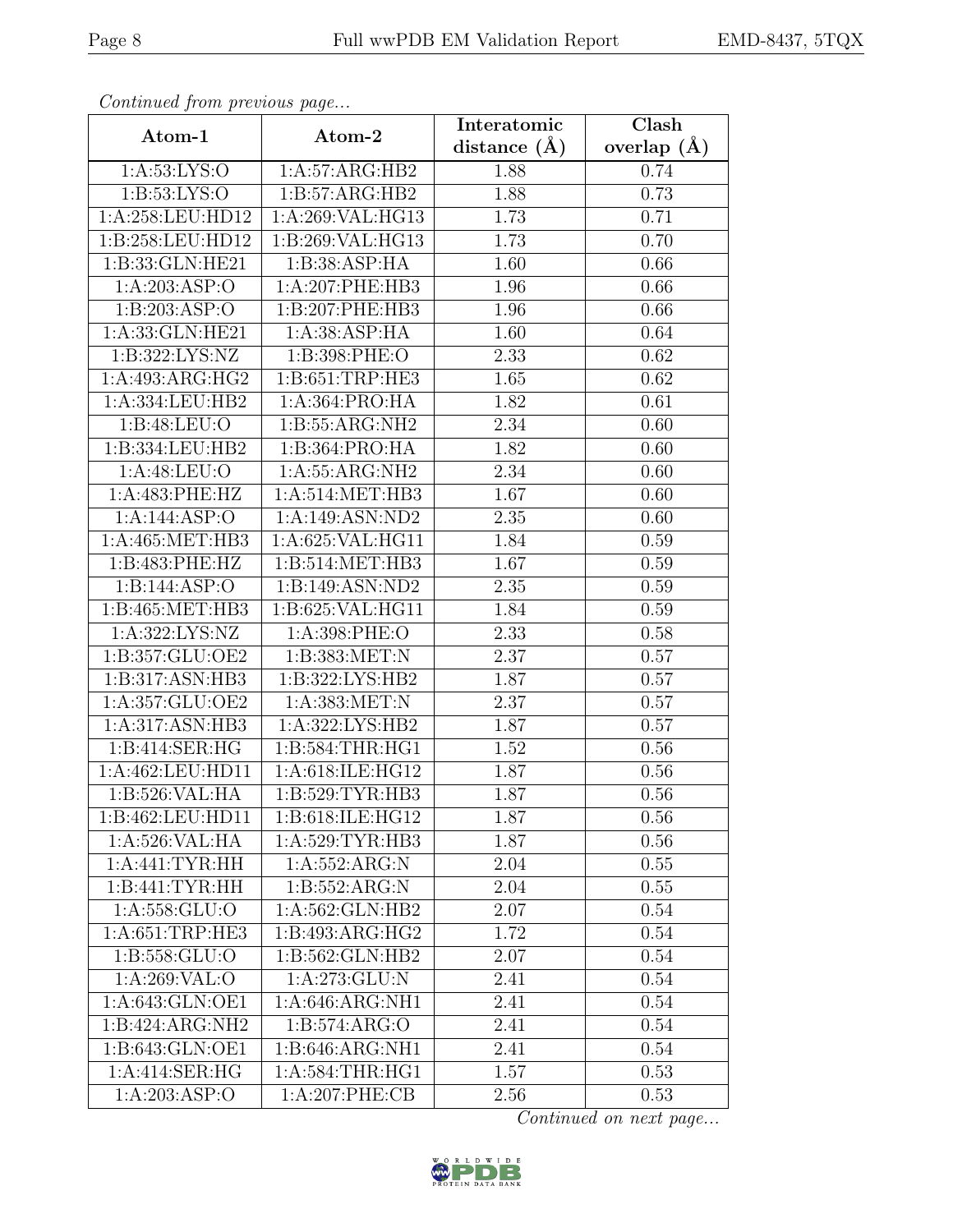| Continuea from previous page |                    | Interatomic    | Clash         |  |
|------------------------------|--------------------|----------------|---------------|--|
| Atom-1                       | Atom-2             | distance $(A)$ | overlap $(A)$ |  |
| 1:A:186:GLN:HG2              | 1:A:219:ARG:HD3    | 1.91           | 0.53          |  |
| 1: A:479: LYS: HE2           | 1:B:482:PHE:HB2    | 1.91           | 0.53          |  |
| 1:A:424:ARG:NH2              | 1: A:574: ARG:O    | 2.41           | 0.53          |  |
| 1:B:201:THR:HB               | 1:B:287:ARG:HD2    | 1.91           | 0.53          |  |
| 1:B:203:ASP:O                | 1:B:207:PHE:CB     | 2.57           | 0.53          |  |
| 1:A:532:ASP:O                | 1:A:536:SER:OG     | 2.24           | 0.52          |  |
| 1:A:653:LEU:HD23             | 1:A:656:ILE:HD12   | 1.91           | 0.52          |  |
| 1:B:269:VAL:O                | 1:B:273:GLU:N      | 2.41           | 0.52          |  |
| 1: A:201:THR:HB              | 1:A:287:ARG:HD2    | 1.91           | 0.52          |  |
| 1:A:414:SER:OG               | 1:A:584:THR:OG1    | 2.28           | 0.52          |  |
| 1:B:441:TYR:O                | 1:B:445:PHE:HB2    | 2.09           | 0.52          |  |
| 1:B:653:LEU:HD23             | 1:B:656:ILE:HD12   | 1.91           | 0.52          |  |
| 1: A:441: TYR:O              | 1:A:445:PHE:HB2    | 2.09           | 0.52          |  |
| 1:B:186:GLN:HG2              | 1:B:219:ARG:HD3    | 1.91           | 0.52          |  |
| 1:B:242:ILE:H                | 1:B:256:SER:HA     | 1.75           | 0.52          |  |
| 1:A:242:ILE:H                | 1:A:256:SER:HA     | 1.75           | 0.51          |  |
| 1:A:276:LEU:HA               | 1: A:279:MET:HB2   | 1.92           | 0.51          |  |
| 1: B:266: SER: HA            | 1:B:269:VAL:HB     | 1.93           | 0.51          |  |
| 1:A:38:ASP:OD1               | 1: A:40: LYS: NZ   | 2.43           | 0.51          |  |
| 1:B:353:GLU:HB3              | 1:B:387:PHE:HB2    | 1.93           | 0.51          |  |
| 1:A:407:VAL:HG22             | 1:A:426:VAL:HG13   | 1.93           | 0.51          |  |
| 1:A:593:THR:O                | 1:A:597:GLN:HB2    | 2.11           | 0.51          |  |
| 1:B:314:HIS:HB3              | 1:B:323:ILE:HD11   | 1.93           | 0.51          |  |
| 1:B:276:LEU:HA               | 1:B:279:MET:HB2    | 1.92           | 0.51          |  |
| 1:A:353:GLU:HB3              | 1:A:387:PHE:HB2    | 1.93           | 0.50          |  |
| 1:B:593:THR:O                | 1:B:597:GLN:HB2    | 2.11           | 0.50          |  |
| 1:A:608:LEU:HD23             | 1:A:611:LEU:HD12   | 1.94           | 0.50          |  |
| 1:A:134:TYR:O                | 1:A:138:ASN:ND2    | 2.45           | 0.50          |  |
| 1:B:38:ASP:OD1               | 1: B:40: LYS: NZ   | 2.43           | 0.50          |  |
| 1: A: 558: GLU:O             | 1: A: 562: GLN: CB | 2.60           | 0.50          |  |
| 1:B:608:LEU:HD23             | 1:B:611:LEU:HD12   | 1.94           | 0.50          |  |
| 1:A:314:HIS:HB3              | 1:A:323:ILE:HD11   | 1.93           | 0.50          |  |
| 1:B:587:VAL:HA               | 1:B:590:ILE:HD12   | 1.94           | 0.50          |  |
| 1: B: 558: GLU:O             | 1: B: 562: GLN: CB | 2.60           | 0.50          |  |
| 1:A:587:VAL:HA               | 1:A:590:ILE:HD12   | 1.94           | 0.49          |  |
| 1:B:407:VAL:HG22             | 1:B:426:VAL:HG13   | 1.93           | 0.49          |  |
| 1:B:134:TYR:O                | 1:B:138:ASN:ND2    | 2.45           | 0.49          |  |
| 1:A:266:SER:HA               | 1:A:269:VAL:HB     | 1.93           | 0.49          |  |
| 1: A:516: GLU: HA            | 1:A:519:ILE:HD12   | 1.94           | 0.49          |  |
| $1:B:194:GL\overline{U:OE2}$ | 1:B:235:LYS:NZ     | 2.46           | 0.49          |  |
| 1:B:191:GLU:OE2              | 1:B:287:ARG:NH1    | 2.46           | 0.49          |  |

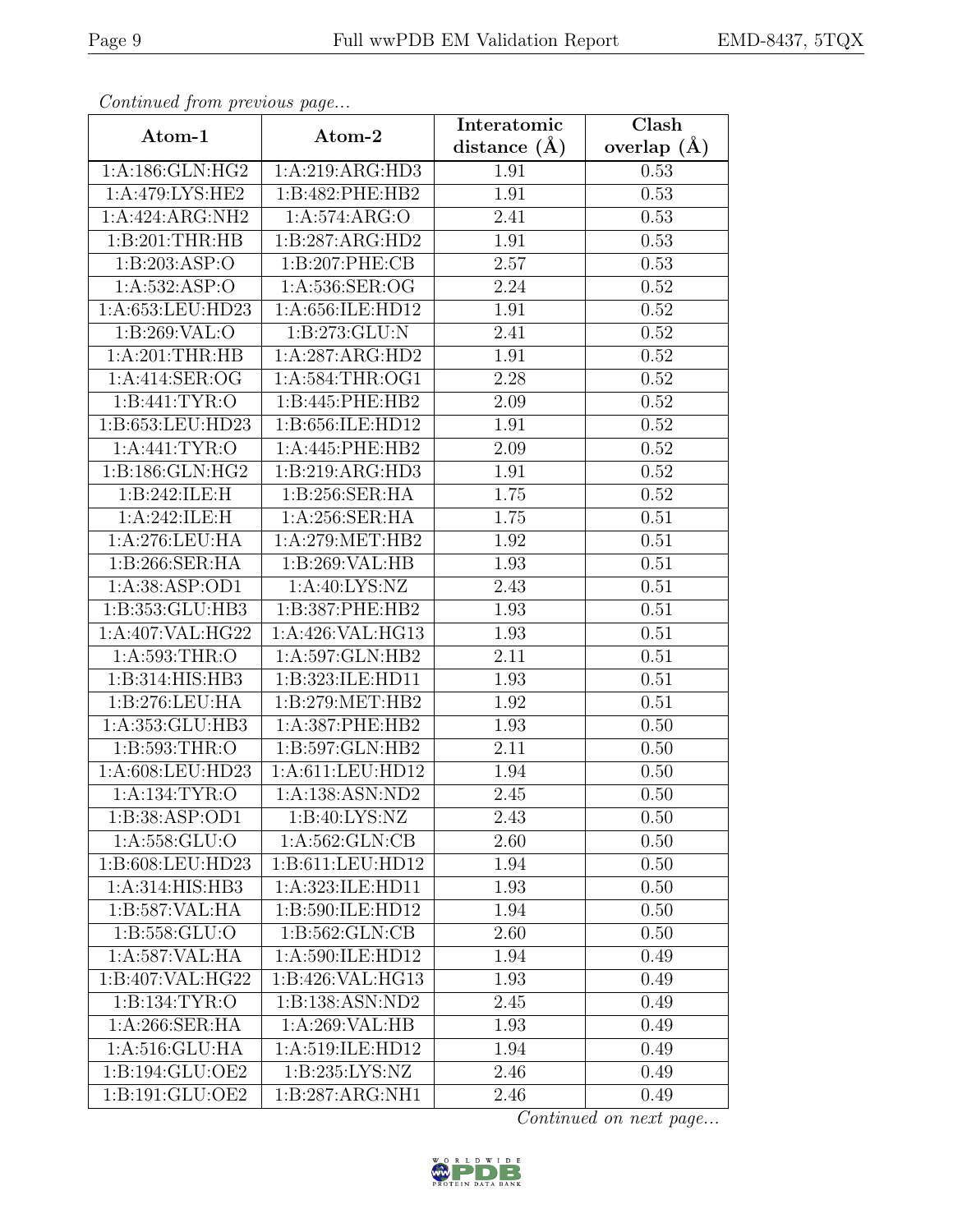| Continuea from previous page |                     | Interatomic    | Clash           |  |
|------------------------------|---------------------|----------------|-----------------|--|
| Atom-1                       | Atom-2              | distance $(A)$ | overlap $(\AA)$ |  |
| 1:B:310:LEU:HD22             | 1:B:327:LEU:HD11    | 1.95           | 0.49            |  |
| 1: B:516: GLU: HA            | 1:B:519:ILE:HD12    | 1.94           | 0.48            |  |
| 1:A:427:TRP:HE1              | 1:A:583:SER:HG      | 1.59           | 0.48            |  |
| 1: A:441: TYR:O              | 1:A:445:PHE:CB      | 2.61           | 0.48            |  |
| 1: B: 593: THR:O             | 1: B: 597: GLN: CB  | 2.62           | 0.48            |  |
| 1:A:191:GLU:OE2              | 1:A:287:ARG:NH1     | 2.46           | 0.48            |  |
| 1:B:297:GLN:HE21             | 1:B:301:PHE:HB3     | 1.79           | 0.48            |  |
| 1:A:194:GLU:OE2              | 1:A:235:LYS:NZ      | 2.46           | 0.48            |  |
| 1:B:441:TYR:O                | 1:B:445:PHE:CB      | 2.61           | 0.48            |  |
| 1:A:593:THR:O                | 1:A:597:GLN:CB      | 2.61           | 0.48            |  |
| 1: B: 568: TYR: O            | 1: B: 572: LYS: CB  | 2.54           | 0.47            |  |
| 1:A:310:LEU:HD22             | 1:A:327:LEU:HD11    | 1.95           | 0.47            |  |
| 1:A:297:GLN:HE21             | 1: A:301: PHE:HB3   | 1.79           | 0.47            |  |
| 1:A:334:LEU:HD13             | 1:A:362:LEU:HD13    | 1.97           | 0.47            |  |
| 1:B:119:SER:HA               | 1:B:122:LEU:HD12    | 1.96           | 0.47            |  |
| 1:A:119:SER:HA               | 1:A:122:LEU:HD12    | 1.96           | 0.46            |  |
| 1:B:357:GLU:HA               | 1: B: 385: TYR: HE2 | 1.80           | 0.46            |  |
| 1: B: 466: LYS: HD3          | 1:B:534:ILE:HG21    | 1.97           | 0.46            |  |
| 1: A: 357: GLU: HA           | 1: A: 385: TYR: HE2 | 1.80           | 0.46            |  |
| 1:A:289:GLY:HA3              | 1:A:299:ARG:H       | 1.81           | 0.46            |  |
| 1: A: 532: ASP:O             | 1:A:536:SER:CB      | 2.64           | 0.46            |  |
| 1:B:532:ASP:O                | 1:B:536:SER:CB      | 2.63           | 0.46            |  |
| 1:A:466:LYS:HD3              | 1:A:534:ILE:HG21    | 1.97           | 0.46            |  |
| 1:B:53:LYS:O                 | 1: B:57: ARG:CB     | 2.61           | 0.46            |  |
| 1:B:340:ARG:O                | 1:B:344:GLU:CB      | 2.64           | 0.46            |  |
| 1:B:334:LEU:HD13             | 1:B:362:LEU:HD13    | 1.97           | 0.46            |  |
| 1: A:568:TYR:O               | 1:A:572:LYS:CB      | 2.54           | 0.45            |  |
| 1:B:289:GLY:HA3              | 1:B:299:ARG:H       | 1.81           | 0.45            |  |
| 1:B:532:ASP:O                | 1:B:536:SER:OG      | 2.24           | 0.45            |  |
| 1: A:340: ARG:O              | 1:A:344:GLU:CB      | 2.65           | 0.45            |  |
| 1:B:427:TRP:HE1              | 1:B:583:SER:HG      | 1.64           | 0.45            |  |
| 1:A:482:PHE:HB2              | 1: B:479: LYS: HE2  | 1.98           | 0.45            |  |
| 1:A:227:PRO:HA               | 1:A:230:TRP:HB3     | 1.98           | 0.44            |  |
| 1:B:227:PRO:HA               | 1: B:230:TRP:HB3    | 1.99           | 0.44            |  |
| 1: A:458: TYR: HA            | 1:A:461:ASN:HD22    | 1.83           | 0.44            |  |
| 1:A:21:LEU:HB2               | 1:A:29:VAL:HG12     | 1.99           | 0.44            |  |
| 1:A:271:PRO:O                | 1:A:275:TRP:HB2     | 2.18           | 0.44            |  |
| 1:B:271:PRO:O                | 1: B: 275: TRP: HB2 | 2.18           | 0.44            |  |
| 1:A:145:LEU:HD22             | 1: A:206: SER: HB2  | 1.99           | 0.43            |  |
| 1:B:145:LEU:HD22             | 1:B:206:SER:HB2     | 1.99           | 0.43            |  |
| 1:A:112:ASN:HA               | 1:A:432:HIS:HE1     | 1.84           | 0.43            |  |

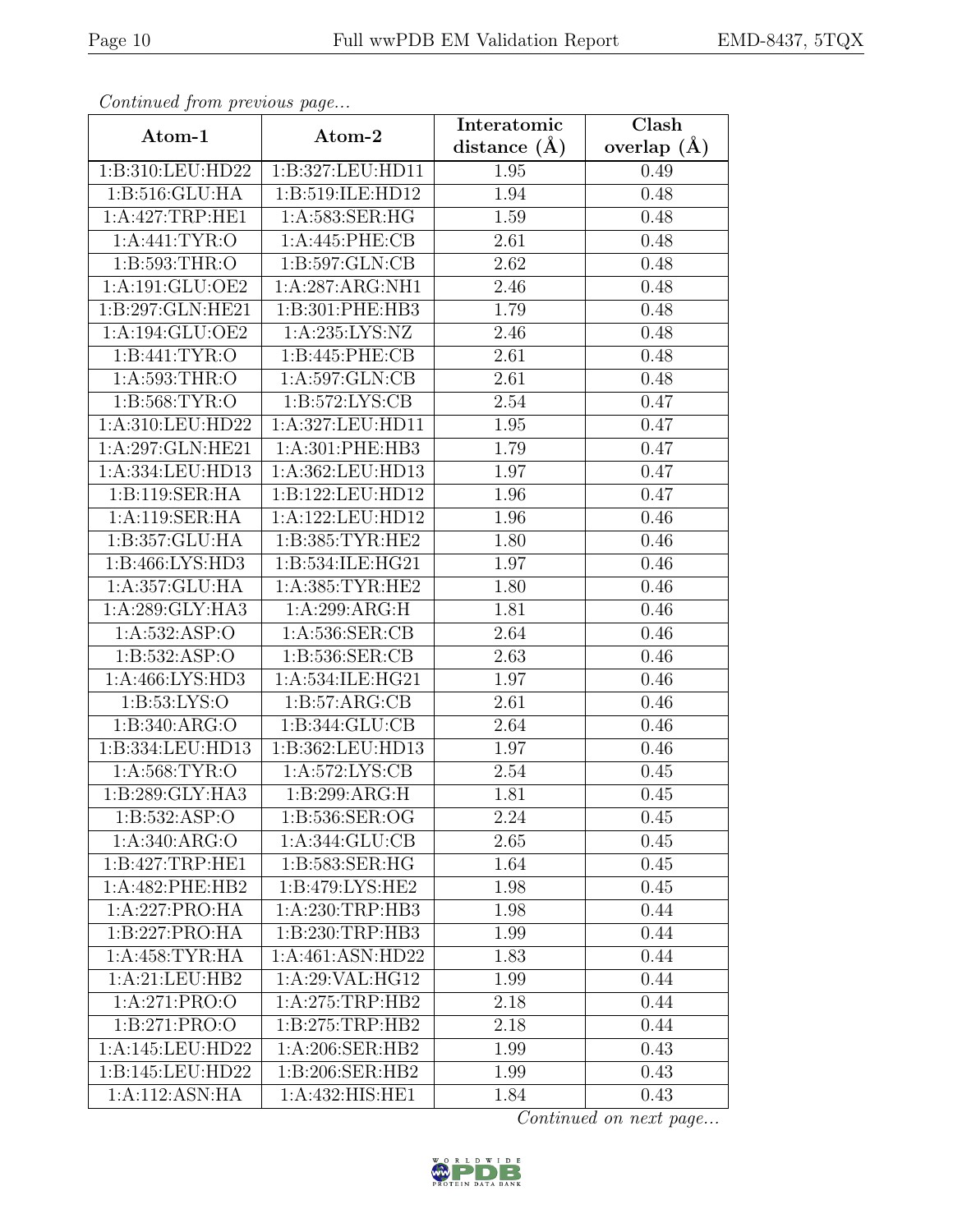| EMD-8437, 5TQX |  |
|----------------|--|
|                |  |

| Continua from previous page   |                    | Interatomic       | $\overline{\text{Clash}}$ |  |
|-------------------------------|--------------------|-------------------|---------------------------|--|
| Atom-1                        | Atom-2             | distance $(A)$    | overlap $(\AA)$           |  |
| 1:B:21:LEU:HB2                | 1: B:29: VAL: HG12 | 1.99              | 0.43                      |  |
| 1:B:245:CYS:SG                | 1:B:253:ARG:NH2    | 2.92              | 0.43                      |  |
| 1:A:245:CYS:SG                | 1:A:253:ARG:NH2    | 2.92              | 0.43                      |  |
| 1:B:458:TYR:HA                | 1:B:461:ASN:HD22   | 1.83              | 0.43                      |  |
| 1:B:57:ARG:HA                 | 1:B:60:HIS:CD2     | 2.54              | 0.43                      |  |
| 1:A:267:LEU:HD13              | 1:A:327:LEU:HB2    | 2.01              | 0.42                      |  |
| 1:B:258:LEU:HG                | 1:B:273:GLU:HG2    | 2.01              | 0.42                      |  |
| $1: A:258:LEU: \overline{HG}$ | 1:A:273:GLU:HG2    | 2.01              | 0.42                      |  |
| 1:A:106:LEU:HD12              | 1: A:109: LYS: HG3 | $\overline{2.01}$ | 0.42                      |  |
| 1:A:57:ARG:HA                 | 1: A:60: HIS:CD2   | 2.54              | 0.42                      |  |
| 1:B:112:ASN:HA                | 1:B:432:HIS:HE1    | 1.84              | 0.42                      |  |
| 1:B:190:PRO:HA                | 1:B:193:PHE:HB2    | 2.02              | 0.42                      |  |
| 1:A:187:TYR:O                 | 1:A:206:SER:OG     | 2.33              | 0.41                      |  |
| 1:B:106:LEU:HD12              | 1:B:109:LYS:HG3    | $\overline{2.01}$ | 0.41                      |  |
| 1:B:267:LEU:HD13              | 1:B:327:LEU:HB2    | 2.01              | 0.41                      |  |
| 1:B:392:THR:HA                | 1:B:612:LEU:HD23   | 2.03              | 0.41                      |  |
| 1:A:334:LEU:HD23              | 1:A:337:LEU:HD12   | 2.02              | 0.41                      |  |
| 1:B:482:PHE:O                 | 1:B:486:SER:HB3    | 2.21              | 0.41                      |  |
| 1: A:53: LYS:O                | 1:A:57:ARG:CB      | $\overline{2.61}$ | 0.41                      |  |
| 1:A:316:LEU:HD12              | 1: A:323: ILE: HB  | 2.03              | 0.41                      |  |
| 1:B:21:LEU:HD21               | 1:B:31:LEU:HD13    | 2.03              | 0.41                      |  |
| 1:B:334:LEU:HD23              | 1:B:337:LEU:HD12   | 2.02              | 0.41                      |  |
| 1:B:18:ARG:HE                 | 1:B:31:LEU:HD23    | 1.85              | 0.40                      |  |
| 1:A:218:TYR:HB2               | 1:A:223:HIS:CE1    | 2.57              | 0.40                      |  |
| 1:B:317:ASN:N                 | 1:B:322:LYS:O      | 2.54              | 0.40                      |  |
| 1:A:190:PRO:HA                | 1:A:193:PHE:HB2    | 2.02              | 0.40                      |  |
| 1:B:316:LEU:HD12              | 1:B:323:ILE:HB     | 2.03              | 0.40                      |  |
| 1:A:18:ARG:HE                 | 1:A:31:LEU:HD23    | 1.85              | 0.40                      |  |
| 1:B:218:TYR:HB2               | 1:B:223:HIS:CE1    | 2.57              | 0.40                      |  |

There are no symmetry-related clashes.

#### 5.3 Torsion angles (i)

#### 5.3.1 Protein backbone (i)

In the following table, the Percentiles column shows the percent Ramachandran outliers of the chain as a percentile score with respect to all PDB entries followed by that with respect to all EM entries.

The Analysed column shows the number of residues for which the backbone conformation was analysed, and the total number of residues.

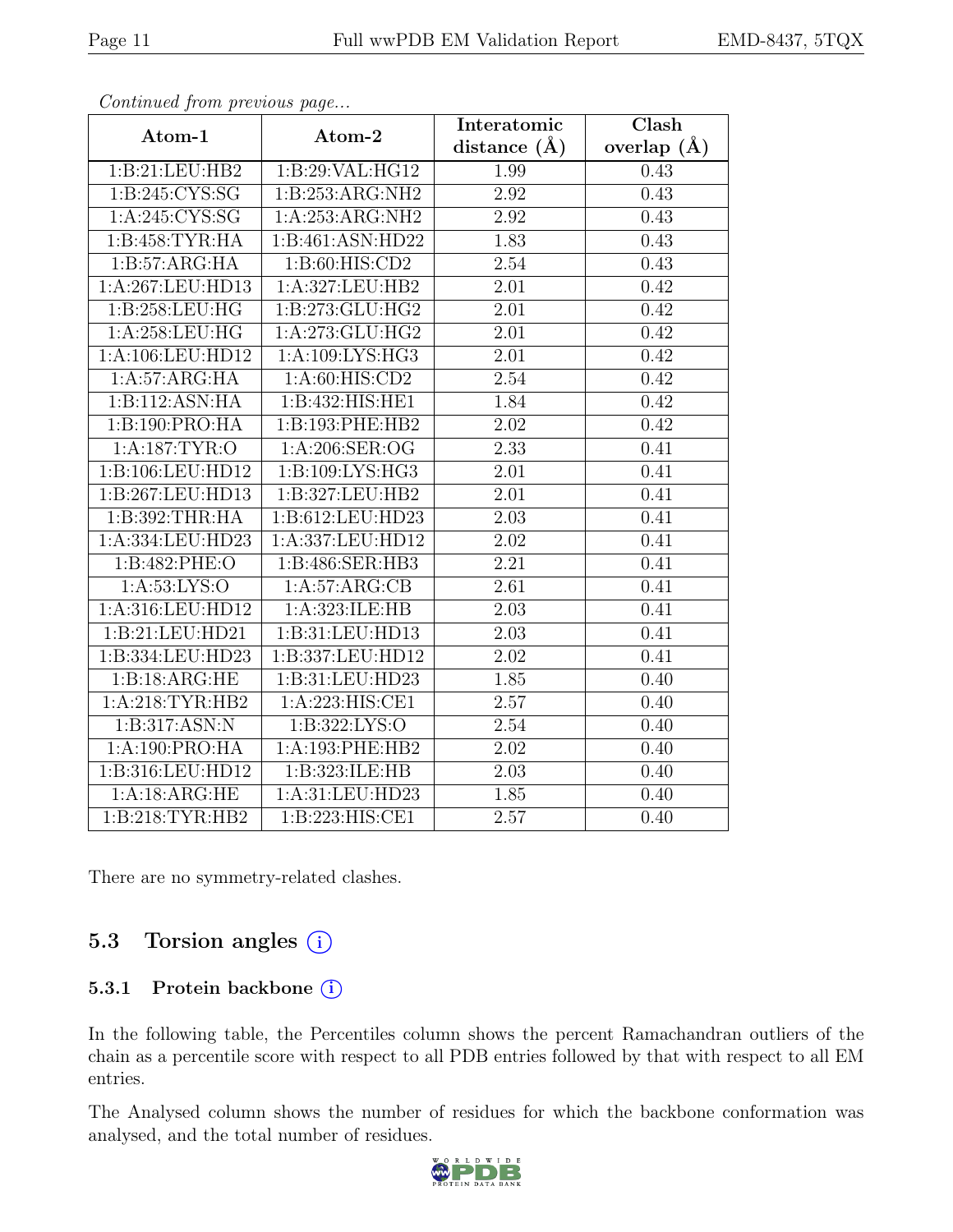| Mol | Chain | Analysed                         | Favoured  | Allowed   Outliers | Percentiles |         |
|-----|-------|----------------------------------|-----------|--------------------|-------------|---------|
|     |       | $549/655(84\%)$                  | 528 (96%) | 21 $(4%)$          | 100 100     |         |
|     |       | $549/655(84\%)$                  | 528 (96%) | 21 $(4%)$          |             | 100 100 |
| All | All   | $1098/1310$ (84\%)   1056 (96\%) |           | 42 (4\%)           |             | 100 100 |

There are no Ramachandran outliers to report.

#### 5.3.2 Protein sidechains  $(i)$

In the following table, the Percentiles column shows the percent sidechain outliers of the chain as a percentile score with respect to all PDB entries followed by that with respect to all EM entries.

The Analysed column shows the number of residues for which the sidechain conformation was analysed, and the total number of residues.

| Mol | Chain | Analysed                        | Rotameric    | Outliers | Percentiles         |             |
|-----|-------|---------------------------------|--------------|----------|---------------------|-------------|
|     |       | $515/589$ (87%)                 | $515(100\%)$ |          | 100 100             |             |
|     |       | $515/589$ (87%)                 | $515(100\%)$ |          | $\vert$ 100 $\vert$ | $\vert$ 100 |
| All | All   | $1030/1178$ (87%)   1030 (100%) |              |          |                     | 100         |

There are no protein residues with a non-rotameric sidechain to report.

Sometimes sidechains can be flipped to improve hydrogen bonding and reduce clashes. All (14) such sidechains are listed below:

| Mol            | Chain            | Res | <b>Type</b> |
|----------------|------------------|-----|-------------|
| $\mathbf{1}$   | A                | 33  | <b>GLN</b>  |
| $\mathbf 1$    | A                | 54  | <b>ASN</b>  |
| 1              | $\mathbf{A}$     | 138 | <b>ASN</b>  |
| $\mathbf 1$    | A                | 297 | GLN         |
| 1              | $\boldsymbol{A}$ | 461 | <b>ASN</b>  |
| $\mathbf 1$    | $\mathbf{A}$     | 467 | <b>ASN</b>  |
| 1              | $\boldsymbol{A}$ | 607 | <b>HIS</b>  |
| $\mathbf 1$    | B                | 33  | <b>GLN</b>  |
| $\mathbf{1}$   | B                | 54  | <b>ASN</b>  |
| $\mathbf 1$    | B                | 138 | <b>ASN</b>  |
| $\mathbf{1}$   | B                | 297 | <b>GLN</b>  |
| $\mathbf 1$    | B                | 461 | <b>ASN</b>  |
| $\overline{1}$ | В                | 467 | <b>ASN</b>  |
| 1              | R                | 607 | HIS         |

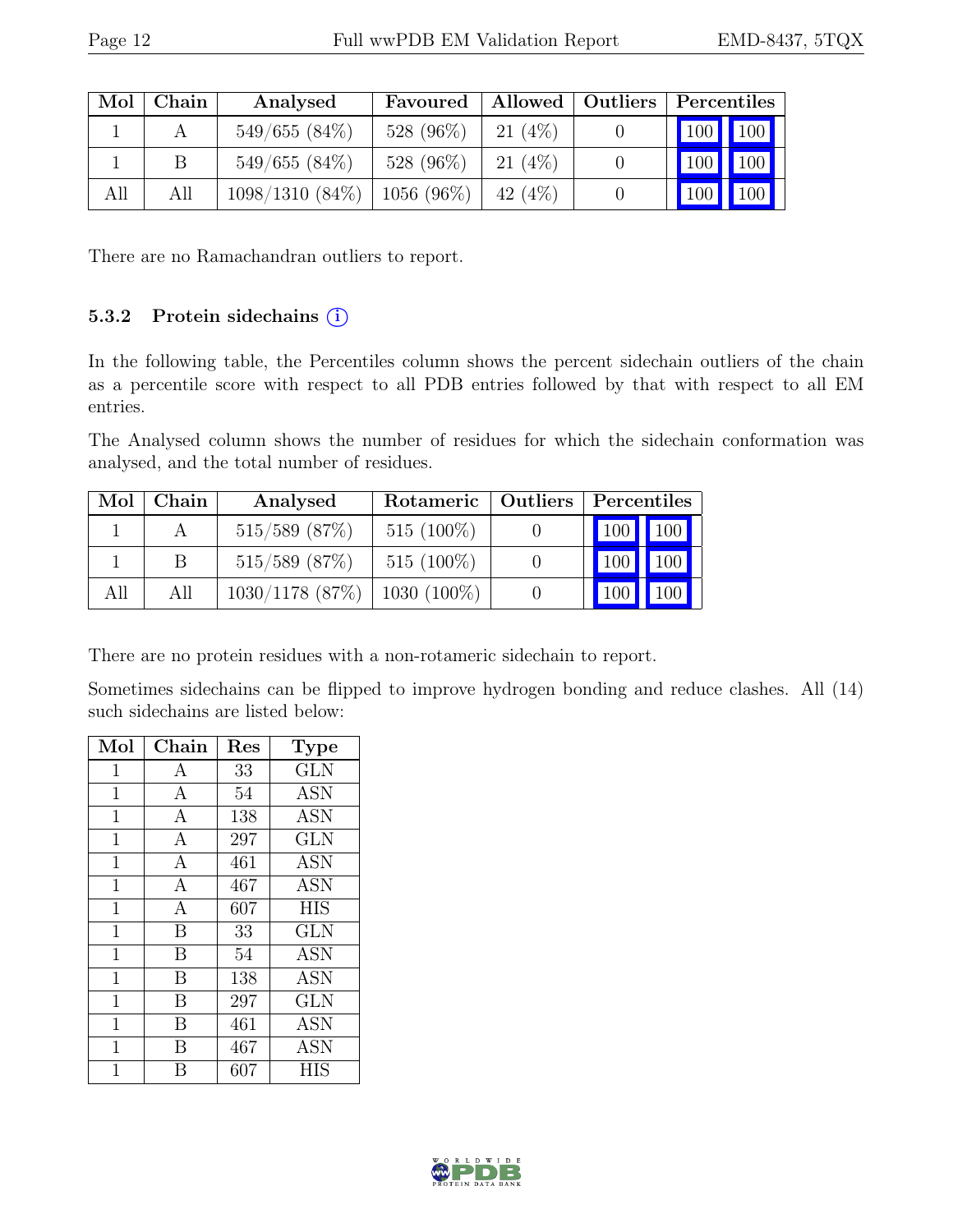#### 5.3.3 RNA  $(i)$

There are no RNA molecules in this entry.

#### 5.4 Non-standard residues in protein, DNA, RNA chains  $(i)$

There are no non-standard protein/DNA/RNA residues in this entry.

#### 5.5 Carbohydrates  $(i)$

There are no monosaccharides in this entry.

#### 5.6 Ligand geometry  $(i)$

There are no ligands in this entry.

#### 5.7 Other polymers  $(i)$

There are no such residues in this entry.

#### 5.8 Polymer linkage issues  $(i)$

There are no chain breaks in this entry.

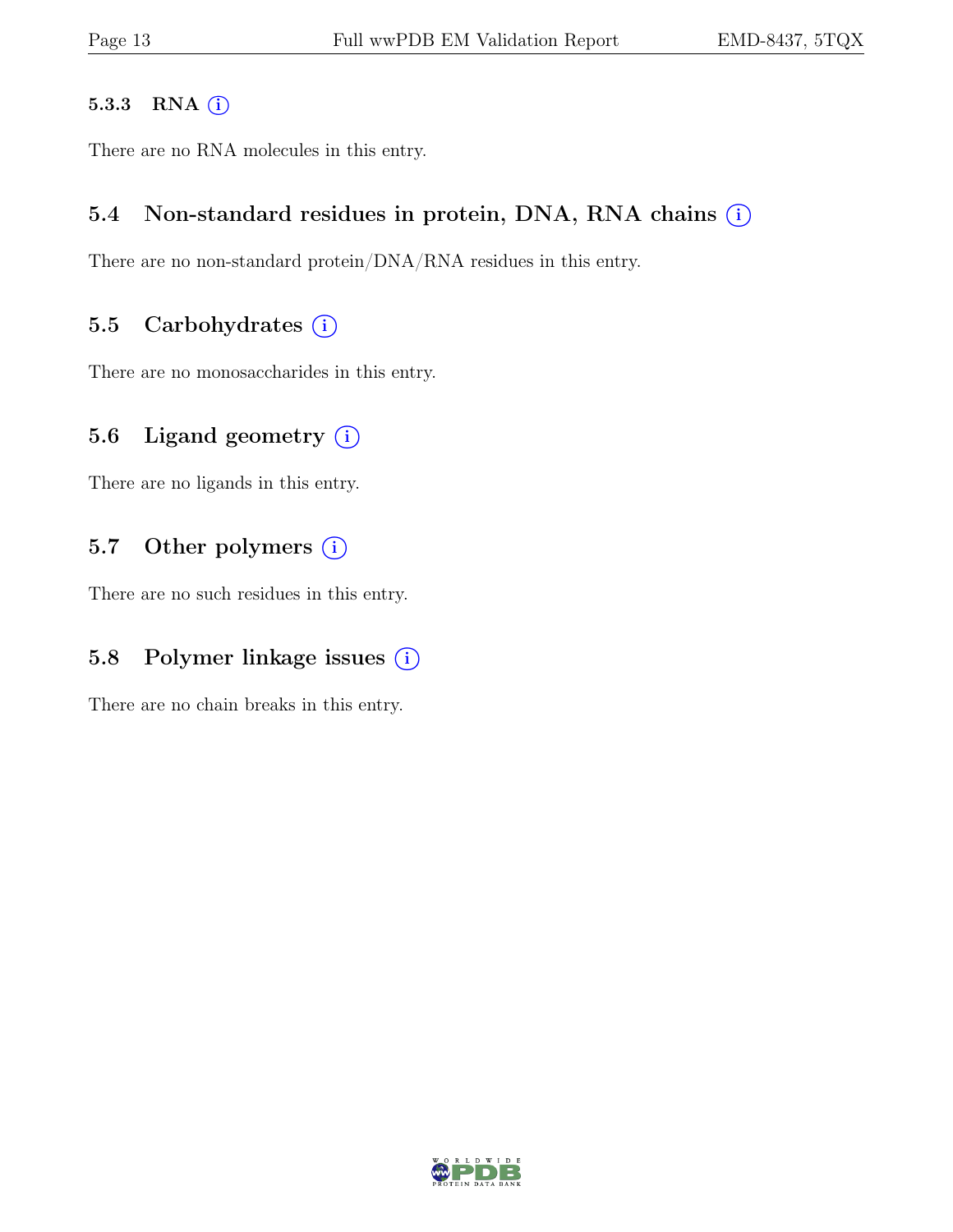# 6 Map visualisation  $(i)$

This section contains visualisations of the EMDB entry EMD-8437. These allow visual inspection of the internal detail of the map and identification of artifacts.

Images derived from a raw map, generated by summing the deposited half-maps, are presented below the corresponding image components of the primary map to allow further visual inspection and comparison with those of the primary map.

## 6.1 Orthogonal projections (i)

#### 6.1.1 Primary map



6.1.2 Raw map



The images above show the map projected in three orthogonal directions.

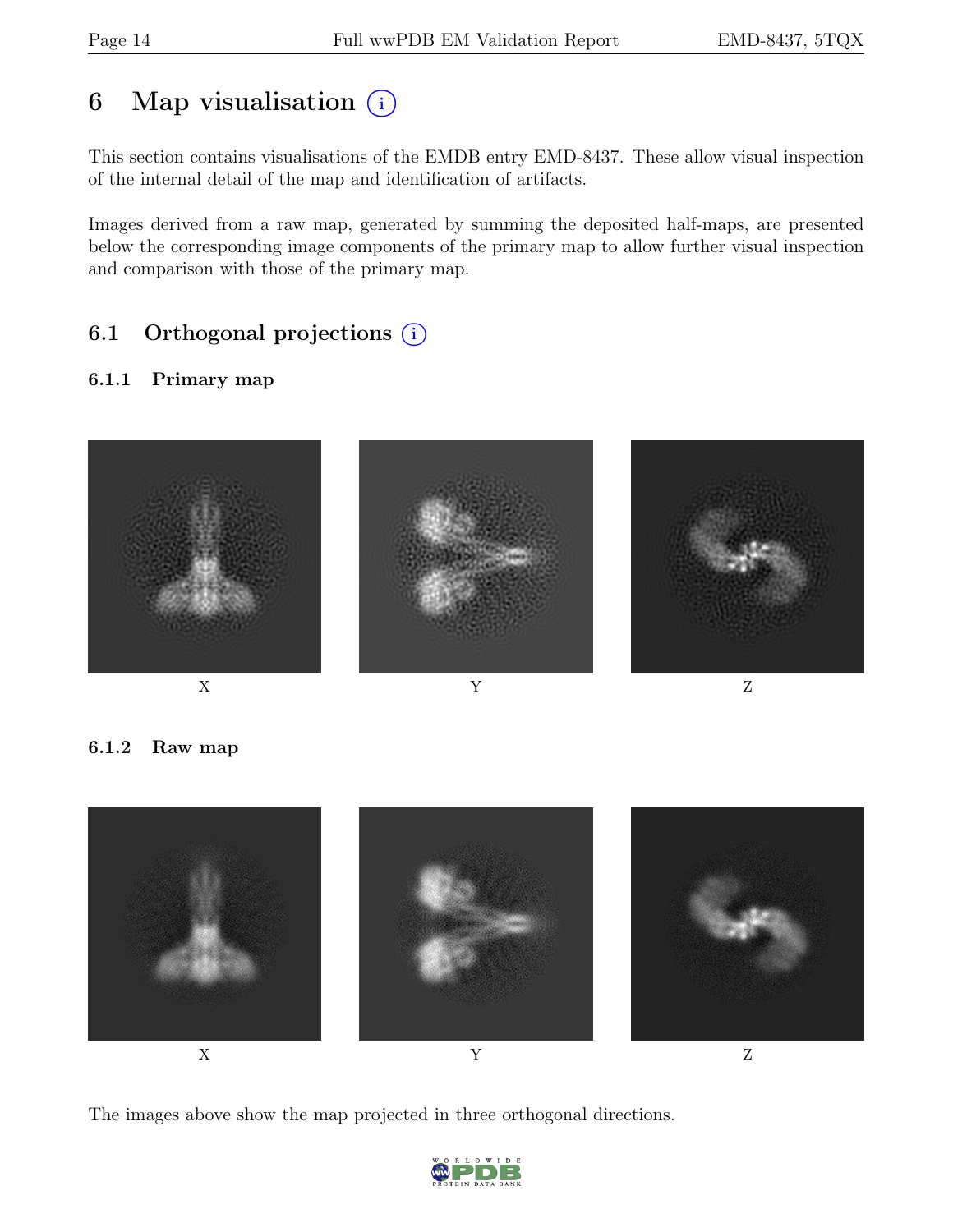### 6.2 Central slices  $(i)$

#### 6.2.1 Primary map





X Index: 96 Y Index: 96 Z Index: 96



#### 6.2.2 Raw map



X Index: 96 Y Index: 96 Z Index: 96



The images above show central slices of the map in three orthogonal directions.

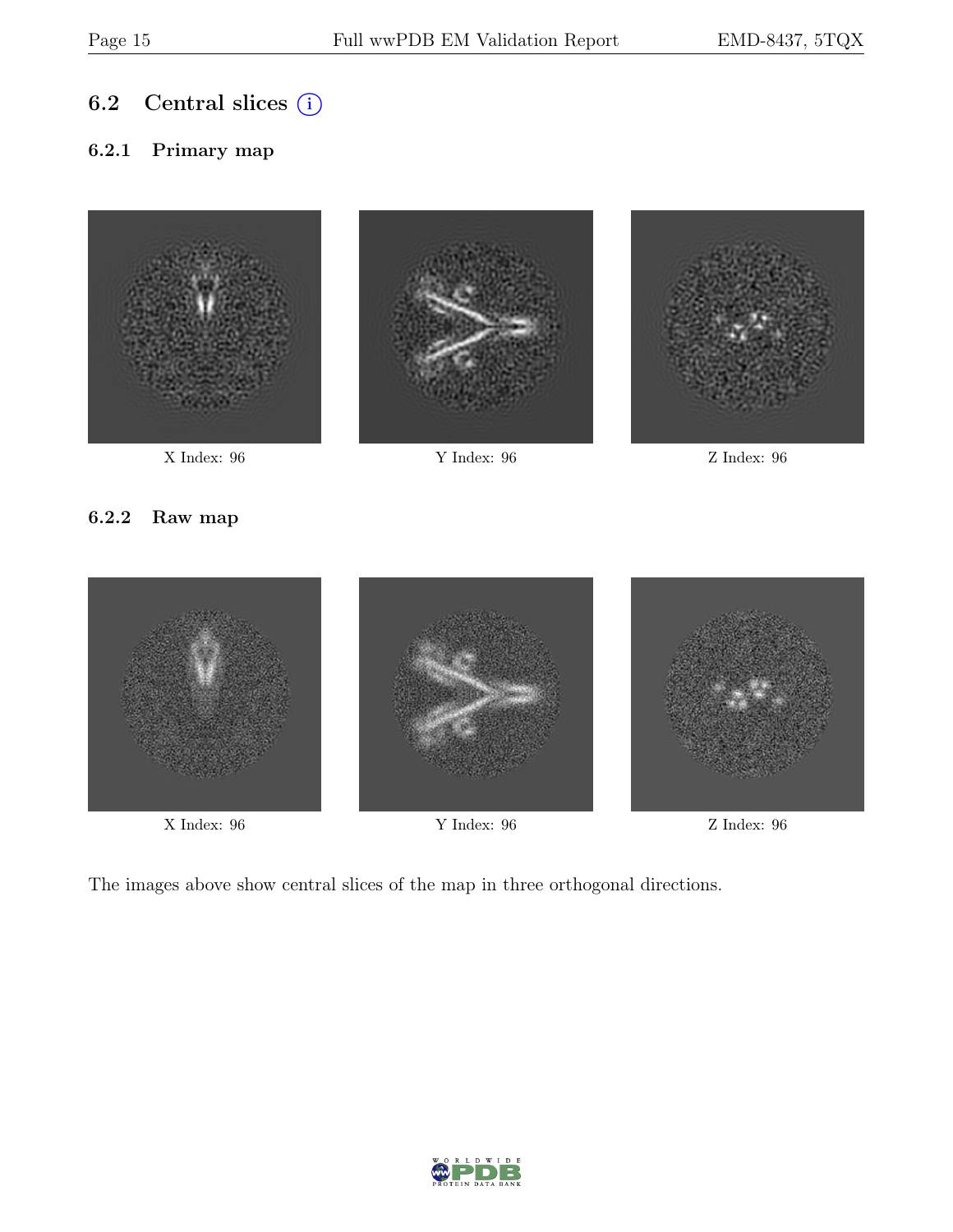### 6.3 Largest variance slices (i)

#### 6.3.1 Primary map







#### 6.3.2 Raw map



X Index: 92 Y Index: 96 Z Index: 63



The images above show the largest variance slices of the map in three orthogonal directions.

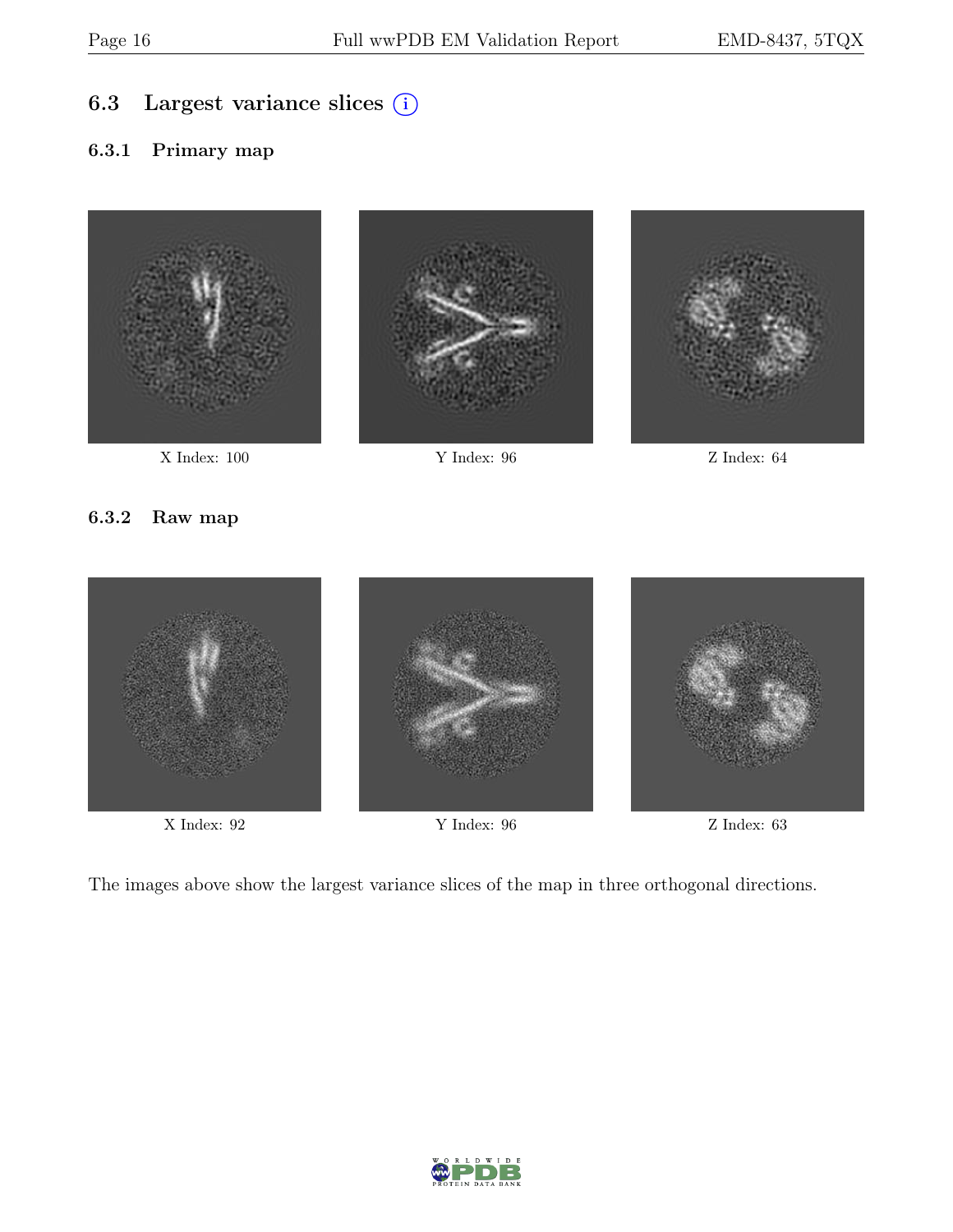### 6.4 Orthogonal surface views  $(i)$

#### 6.4.1 Primary map



The images above show the 3D surface view of the map at the recommended contour level 0.045. These images, in conjunction with the slice images, may facilitate assessment of whether an appropriate contour level has been provided.

#### 6.4.2 Raw map



These images show the 3D surface of the raw map. The raw map's contour level was selected so that its surface encloses the same volume as the primary map does at its recommended contour level.

#### 6.5 Mask visualisation  $(i)$

This section was not generated. No masks/segmentation were deposited.

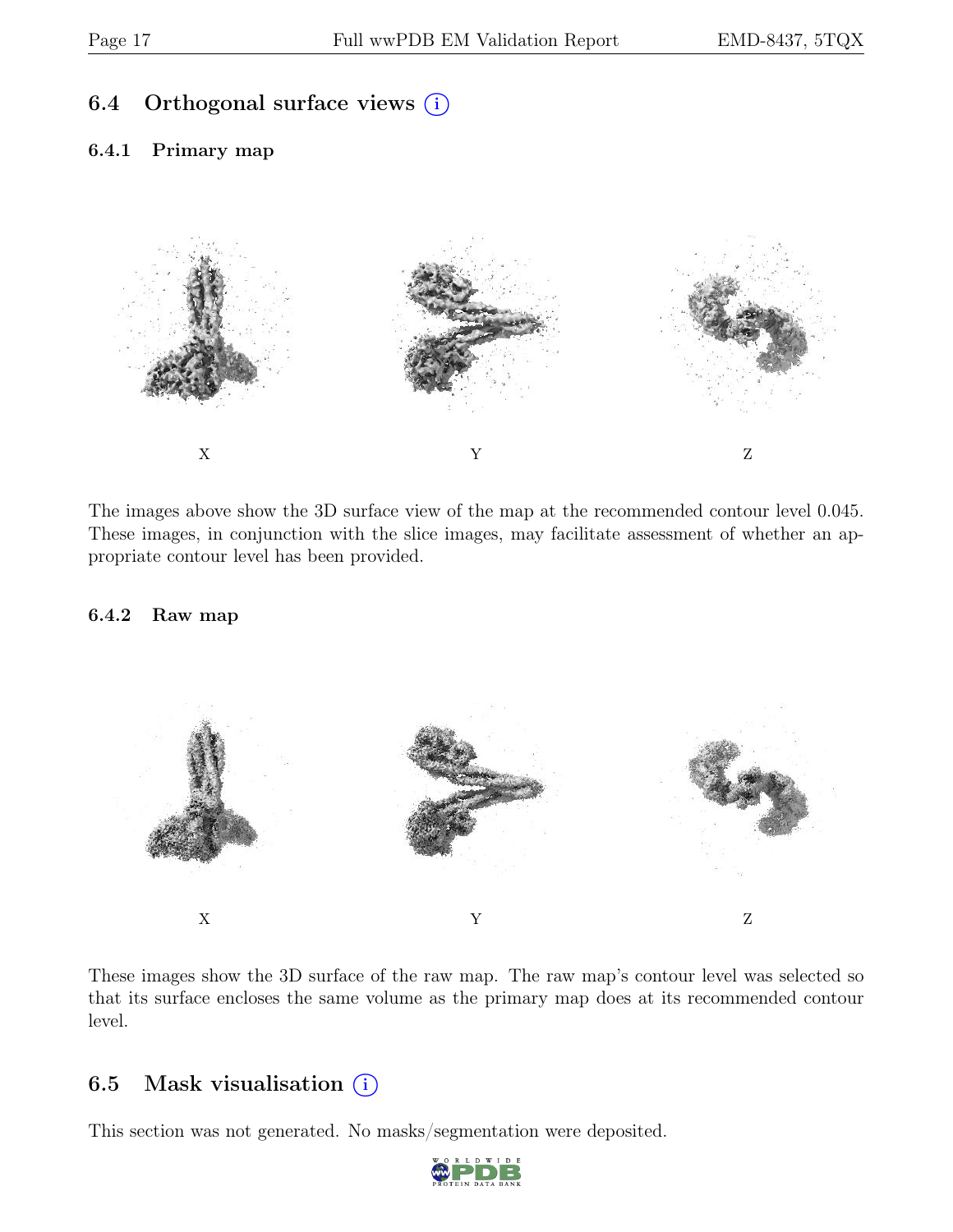# 7 Map analysis (i)

This section contains the results of statistical analysis of the map.

### 7.1 Map-value distribution  $(i)$



The map-value distribution is plotted in 128 intervals along the x-axis. The y-axis is logarithmic. A spike in this graph at zero usually indicates that the volume has been masked.

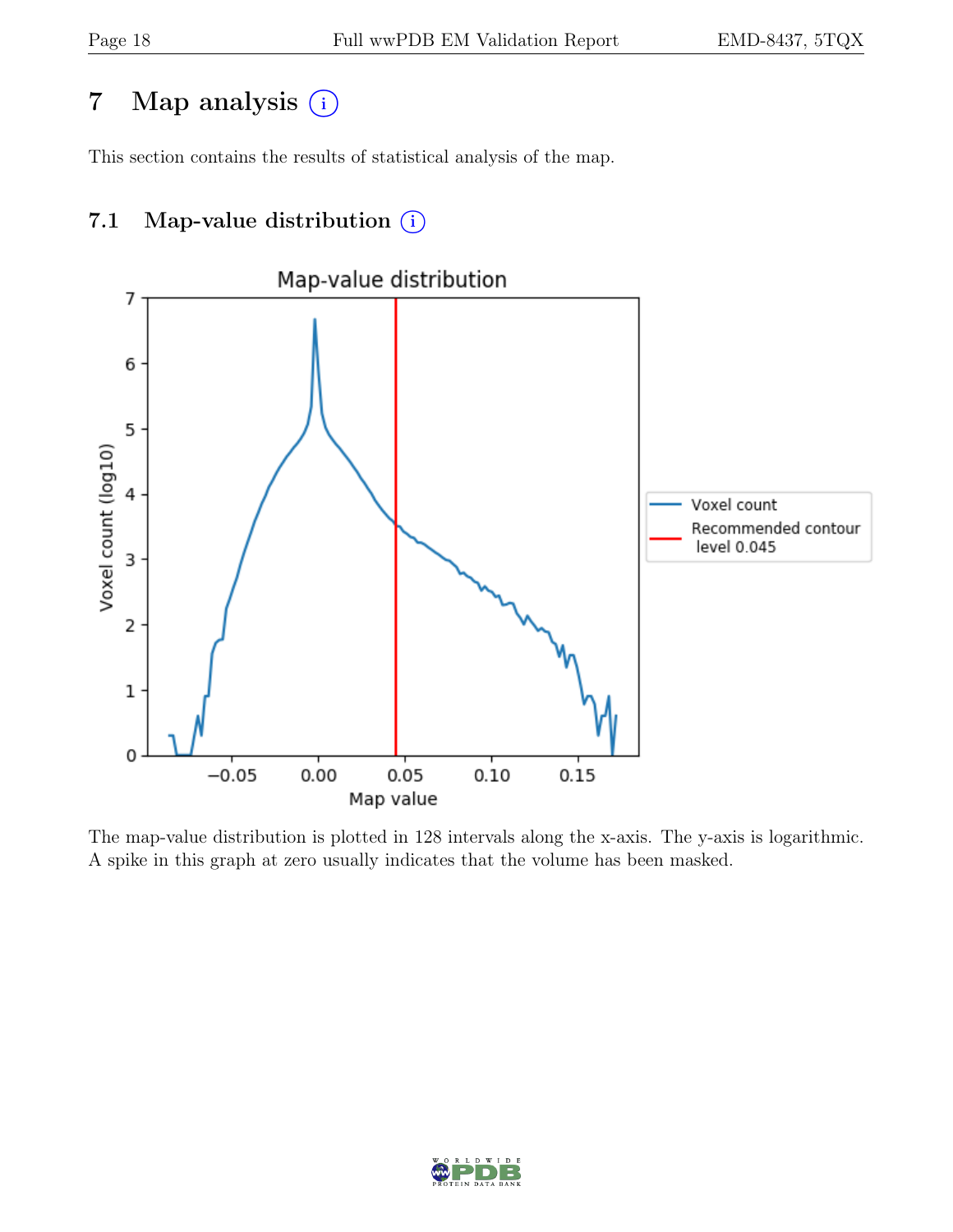### 7.2 Volume estimate  $(i)$



The volume at the recommended contour level is  $87 \text{ nm}^3$ ; this corresponds to an approximate mass of 79 kDa.

The volume estimate graph shows how the enclosed volume varies with the contour level. The recommended contour level is shown as a vertical line and the intersection between the line and the curve gives the volume of the enclosed surface at the given level.

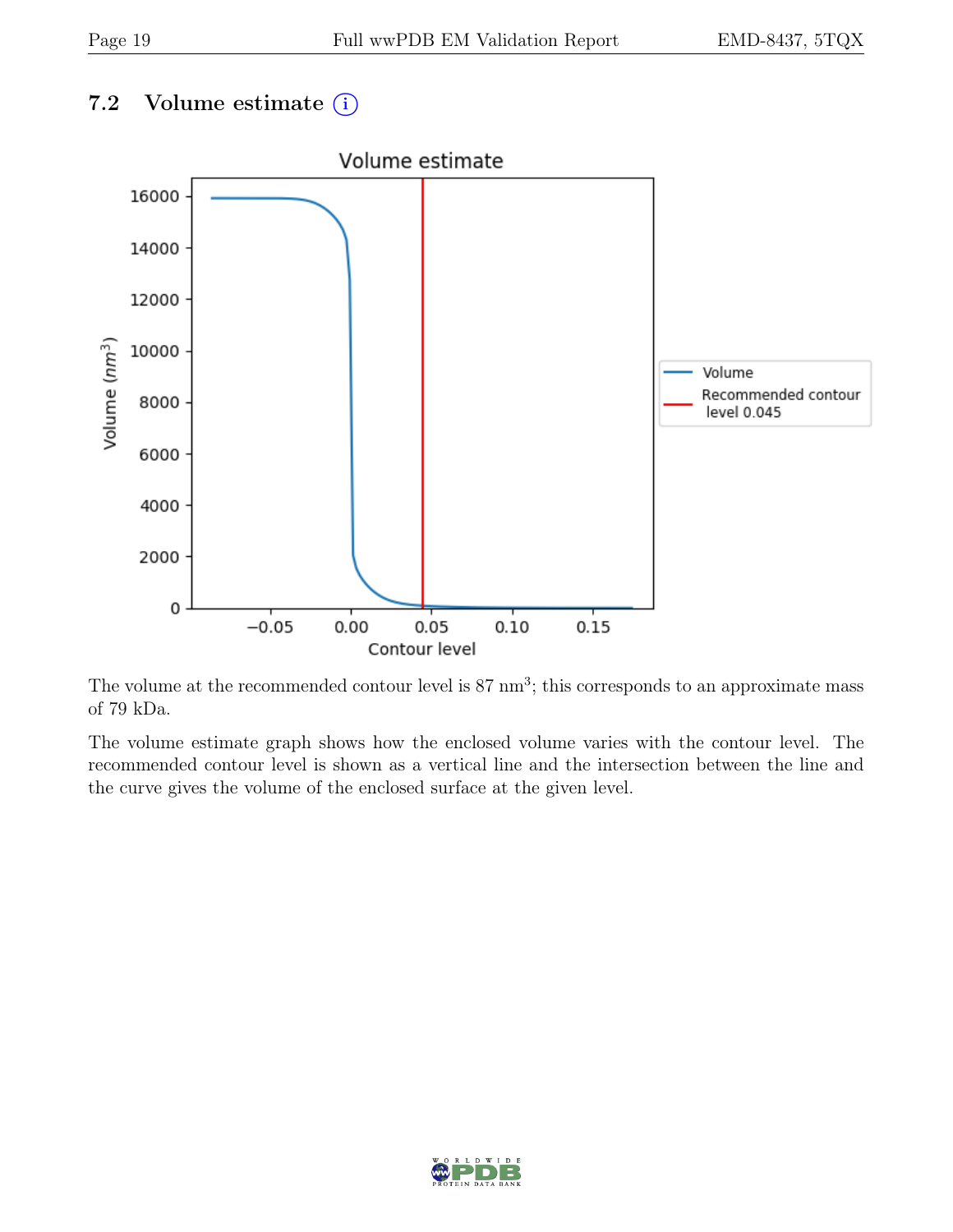### 7.3 Rotationally averaged power spectrum  $(i)$



\*Reported resolution corresponds to spatial frequency of 0.185 Å<sup>-1</sup>

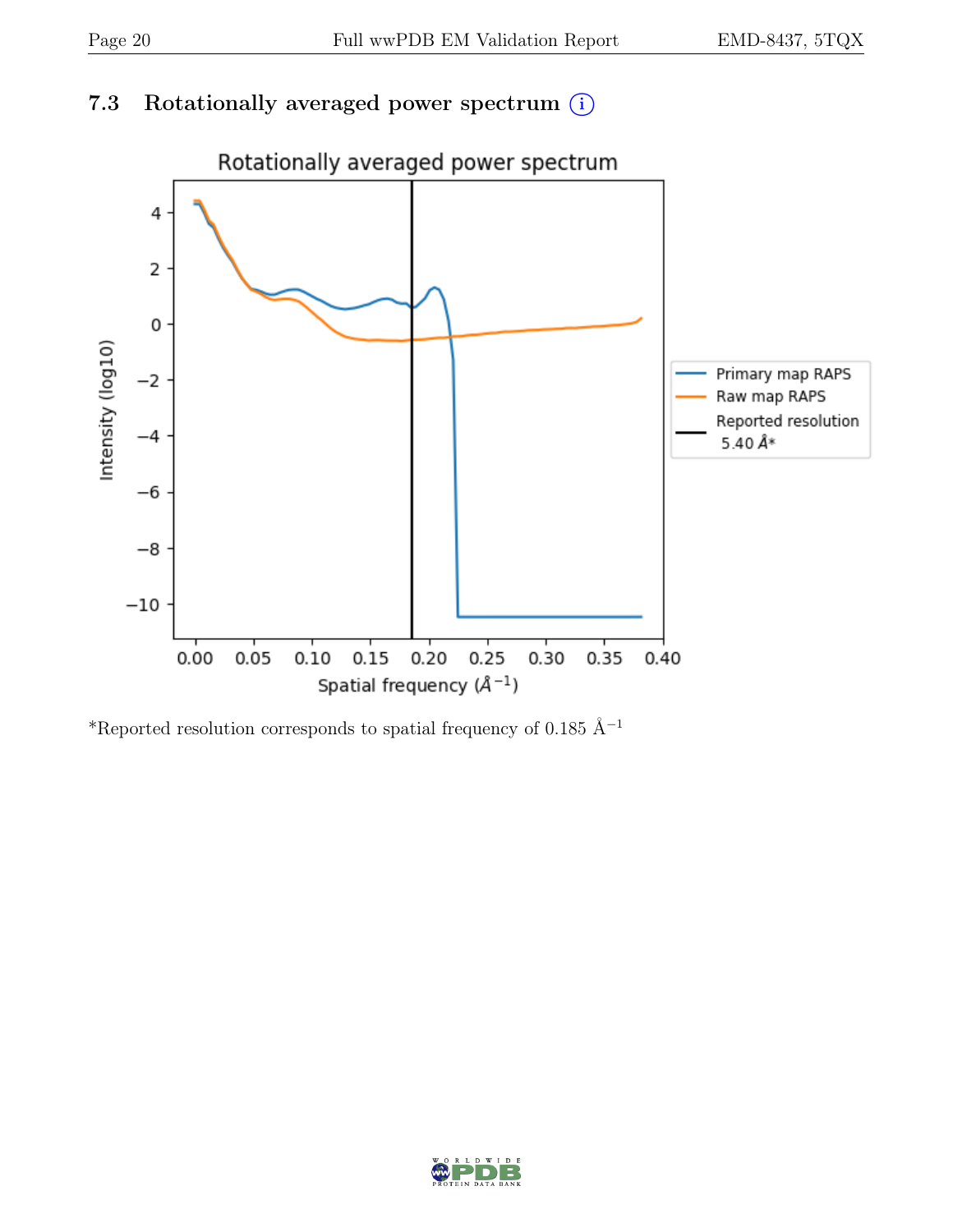# 8 Fourier-Shell correlation (i)

Fourier-Shell Correlation (FSC) is the most commonly used method to estimate the resolution of single-particle and subtomogram-averaged maps. The shape of the curve depends on the imposed symmetry, mask and whether or not the two 3D reconstructions used were processed from a common reference. The reported resolution is shown as a black line. A curve is displayed for the half-bit criterion in addition to lines showing the 0.143 gold standard cut-off and 0.5 cut-off.

#### 8.1 FSC  $(i)$



\*Reported resolution corresponds to spatial frequency of 0.185 Å<sup>-1</sup>

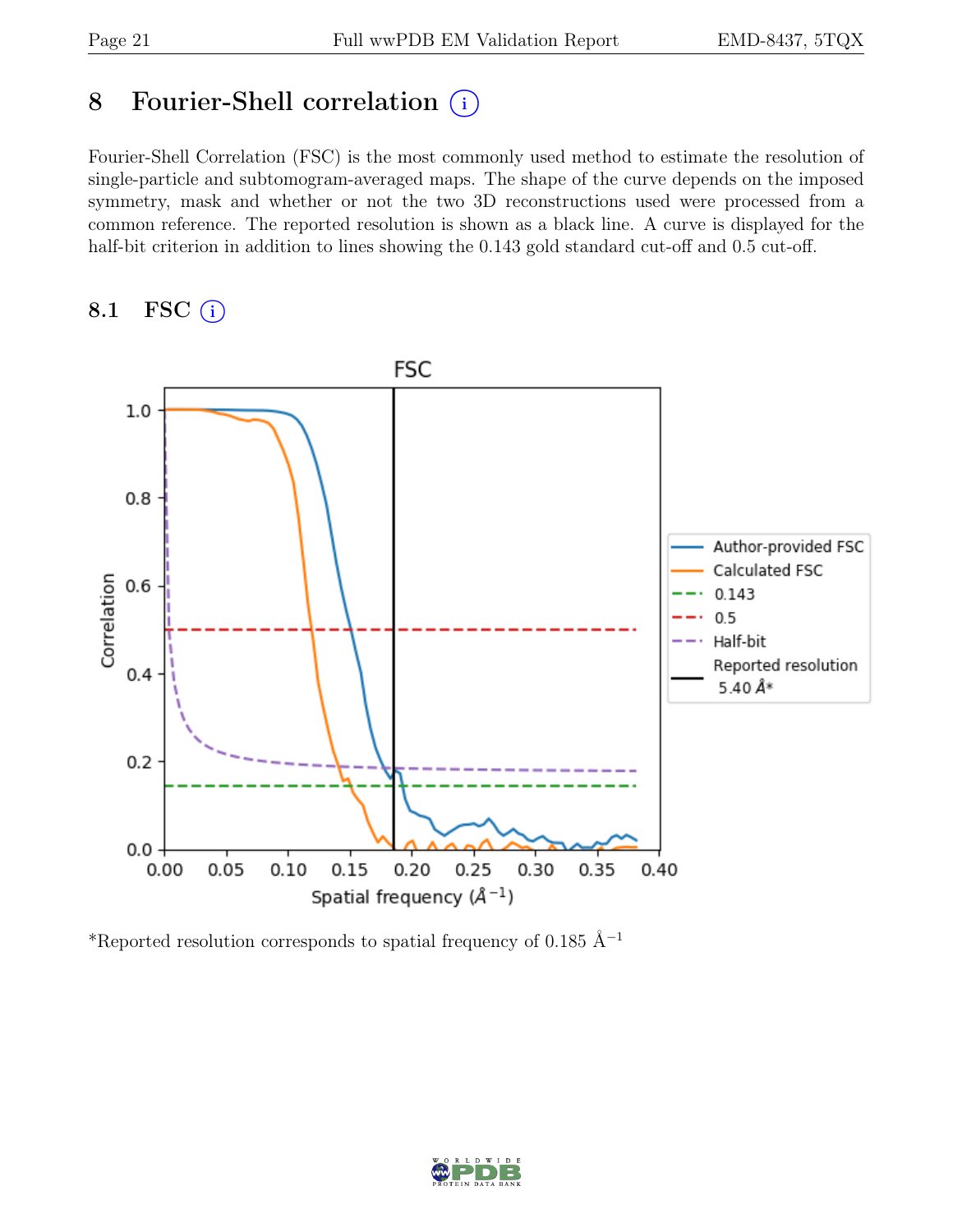### 8.2 Resolution estimates (i)

| Resolution estimate $(\AA)$ | Estimation criterion (FSC cut-off) |       |          |  |
|-----------------------------|------------------------------------|-------|----------|--|
|                             | 0.143                              | 0.5   | Half-bit |  |
| Reported by author          | 5.40                               |       |          |  |
| Author-provided FSC curve   | 5.30                               | 6.81  | 5.75     |  |
| $Calculated*$               | 6.81                               | 8 R.R | 7 30     |  |

\*Resolution estimate based on FSC curve calculated by comparison of deposited half-maps. The value from deposited half-maps intersecting FSC 0.143 CUT-OFF 6.81 differs from the reported value 5.4 by more than 10  $\%$ 

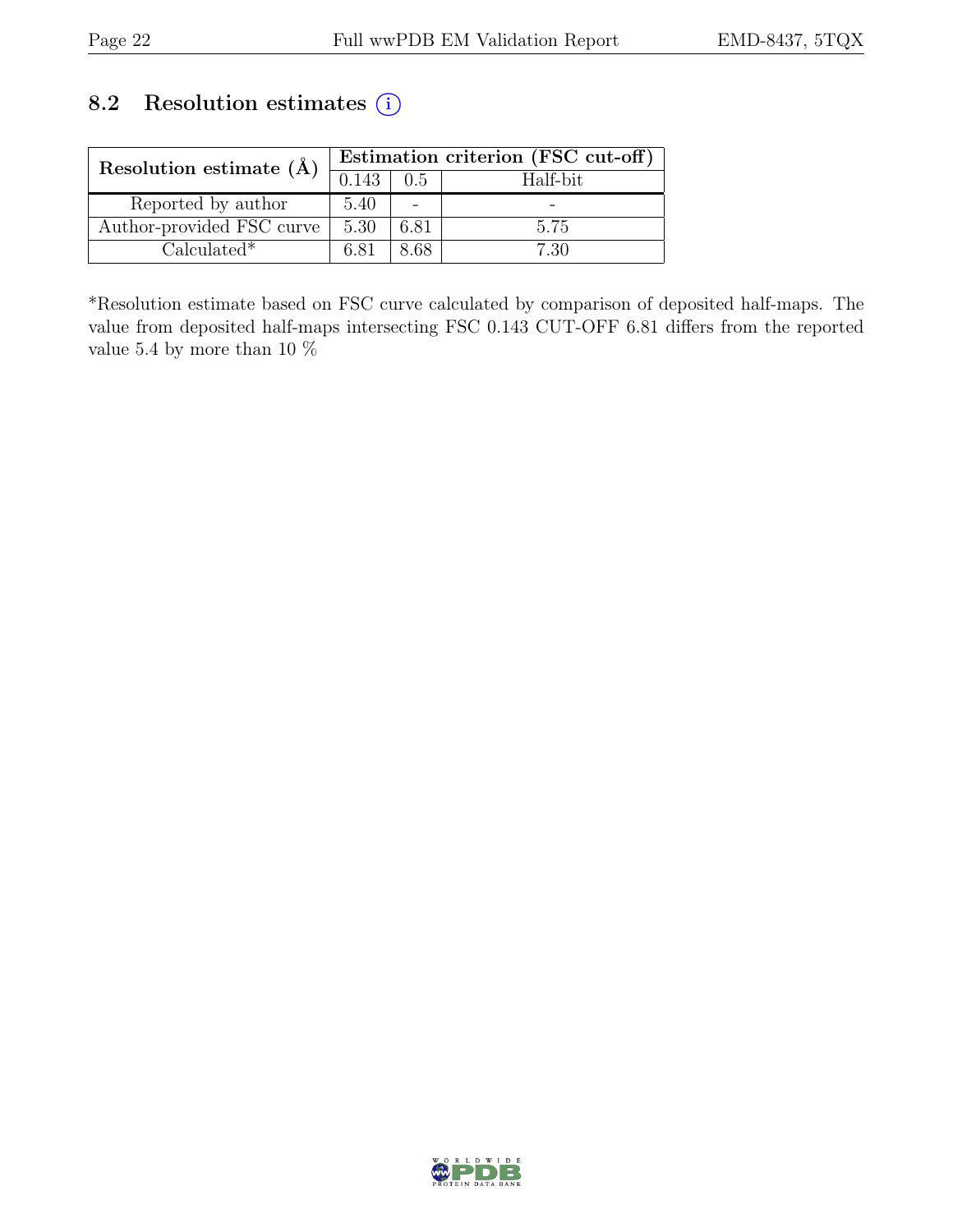# 9 Map-model fit  $(i)$

This section contains information regarding the fit between EMDB map EMD-8437 and PDB model 5TQX. Per-residue inclusion information can be found in section [3](#page-3-0) on page [4.](#page-3-0)

### 9.1 Map-model overlay (i)



The images above show the 3D surface view of the map at the recommended contour level 0.045 at 50% transparency in yellow overlaid with a ribbon representation of the model coloured in blue. These images allow for the visual assessment of the quality of fit between the atomic model and the map.